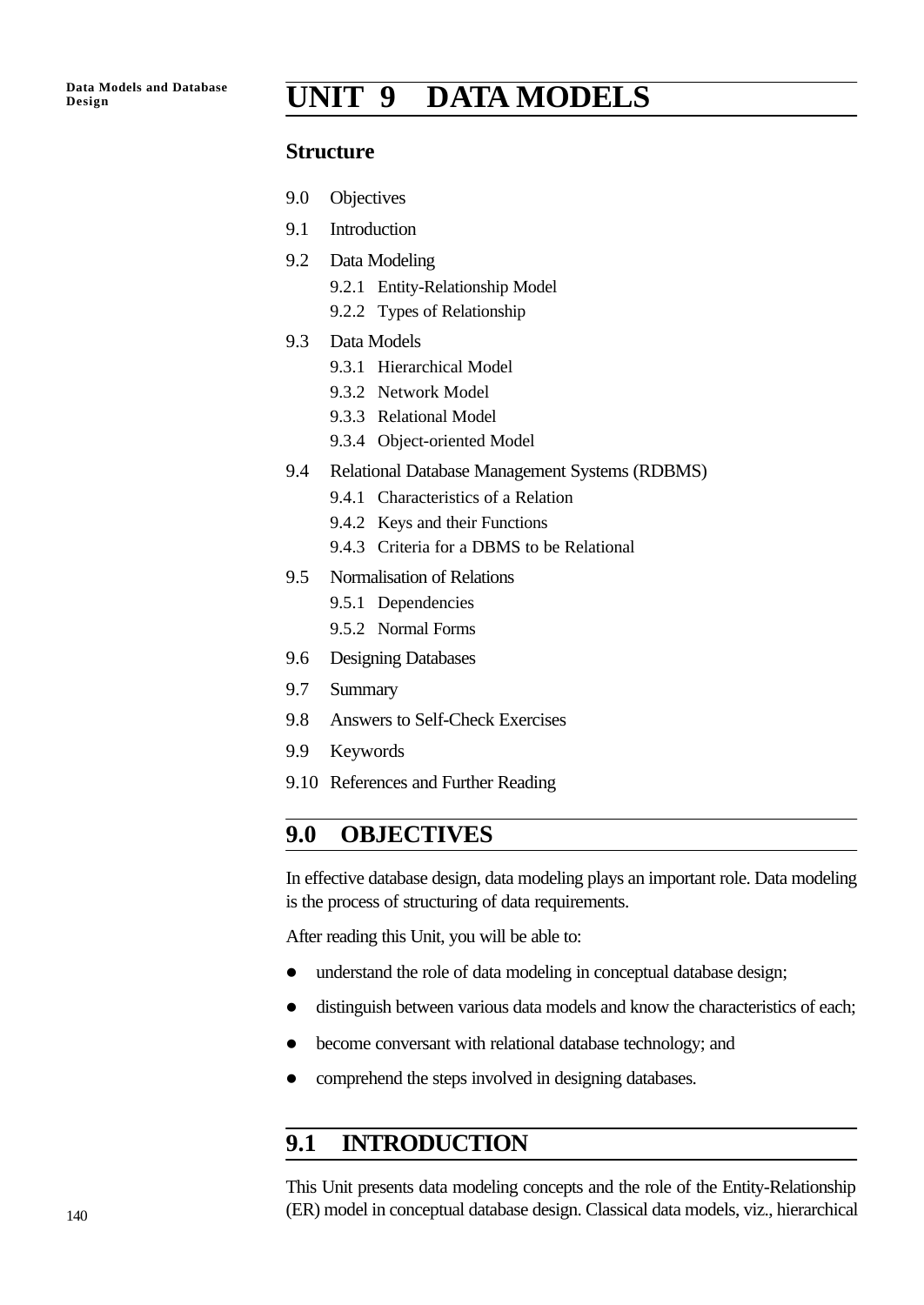model, network model and relational model have been discussed. Concepts of **Data Models** object-oriented approach have been introduced with illustrations.

Considering that Relational Database Management Systems (RDBMS) are still widely in use, relational database technology has been dealt with in details. The concepts of dependencies and normalisation have been elucidated with examples.

A step-by-step procedure for designing databases has been given. The Unit provides core information in understanding database management systems.

## **9.2 DATA MODELING**

Data modeling is a process by which the data requirements of an organization or an application area are represented. Conceptual modeling is an important phase in designing a successful database application. The traditional approach is of using the entity-relationship model for this purpose. Enhanced ER or EER model is used for modeling object-oriented databases.

## **9.2.1 Entity-Relationship Model**

The Entity-relationship model, developed by Chen in 1976-77, serves as an excellent tool in the database design process. It provides graphic representation of entities, attributes and relationships. Requirements analysis of the designed database helps in collecting the necessary information in the form of entities and attributes to be included in the database. Based on enterprise rules, the relationships between the entities get identified and the nature of use of the database is determined. The E-R model describes the conceptual schema and is considered as a blueprint of the database under design. After finalisation, an E-R diagram (as the entity-relationship model is generally called) is mapped into one of the selected database models (discussed later in the text) and the system-dependent procedure of database creation is started.

An illustration of the E-R diagram has been given in Fig. 3.1. It depicts a database on marketing of drugs from medicinal and aromatic plants. The plants or their parts serve as crude drugs which are traded in the market. The standardising agency certifies the quality of drugs while the certifying agency approves the drugs for export. Before supply to the customer, the crude drugs are sometimes processed. In an ER diagram rectangles represent entities, ellipses show attributes, diamonds represent relationships, attributes with underscore show primary keys, attributes with double underscore represent foreign keys and 1, n, m show relationship types.

## **9.2.2 Types of Relationship**

A relationship is an association between two or more entities. Entities correspond to record types in a database, which are sets. Thus a relationship represents a correspondence between the elements of n sets. The relationship over two sets is called a binary relationship; the relationship over three sets ternary and over n sets n-ary relationship.

Relationships can themselves be treated as entities and assigned attributes (see Fig. 3.1). Relationships can be grouped into the following types:

- i)  $1:1$  (one-to-one)
- ii) 1:n (one-to-many)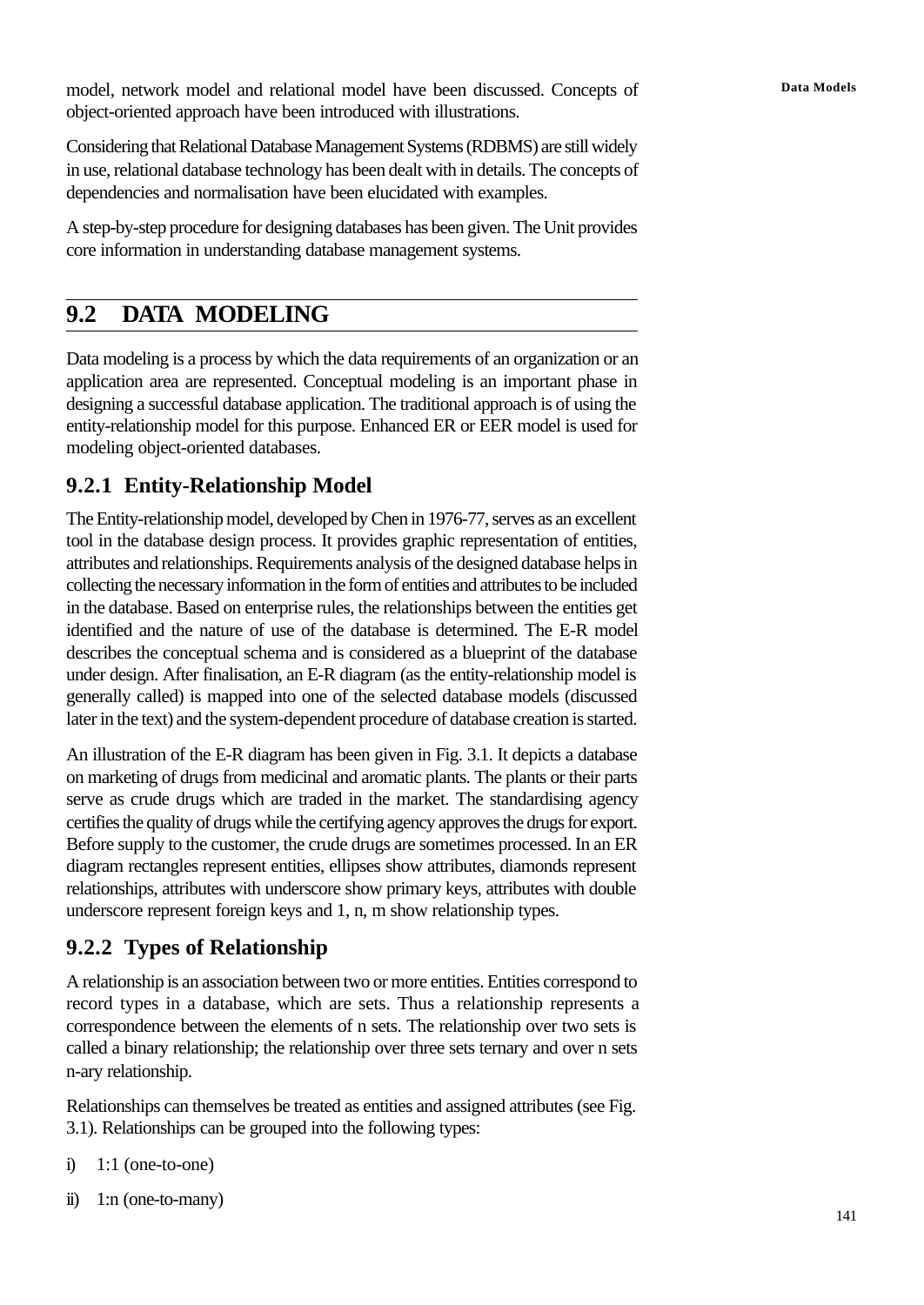iii) n:1 (many-to-one)

iv) n:m (many-to-many)



**Fig. 3.1: Illustration of an E-R diagram**

Let us illustrate these relationship types one by one. In a 1:1 relationship, one instance of an entity of a given type is associated with only one member of another type. Let there be a set of country names and a set of city names. Further let us assume that each city in the set is a capital. The relationship between these two sets which can be called "capital" is 1:1 because for each country name there is only one city name and, conversely, each city name corresponds to only one country name.

In a 1:n relationship, one instance of a given type of entity is related to many instances of another type. Let there be a set of departments and a set of faculty members employed in the departments. The department-faculty relationship which can be called 'employed' is of the 1:n type because each department employs several faculty members and each faculty member works only in one department.

The many-to-one (n:1) relationship has the same semantics as 1:n. In the above example, if we change the relationship to faculty-department (in place of departmentfaculty) we will have n:1 relationship type.

Lastly the n:m relationship is one in which many instances of an entity type are associated with many instances of another entity type. Consider a set of faculty members teaching a set of students. The faculty-student relationship ("teaching") is an example of the n:m type relationship because a faculty member can teach `m` students and a student can be taught by 'n' faculty members.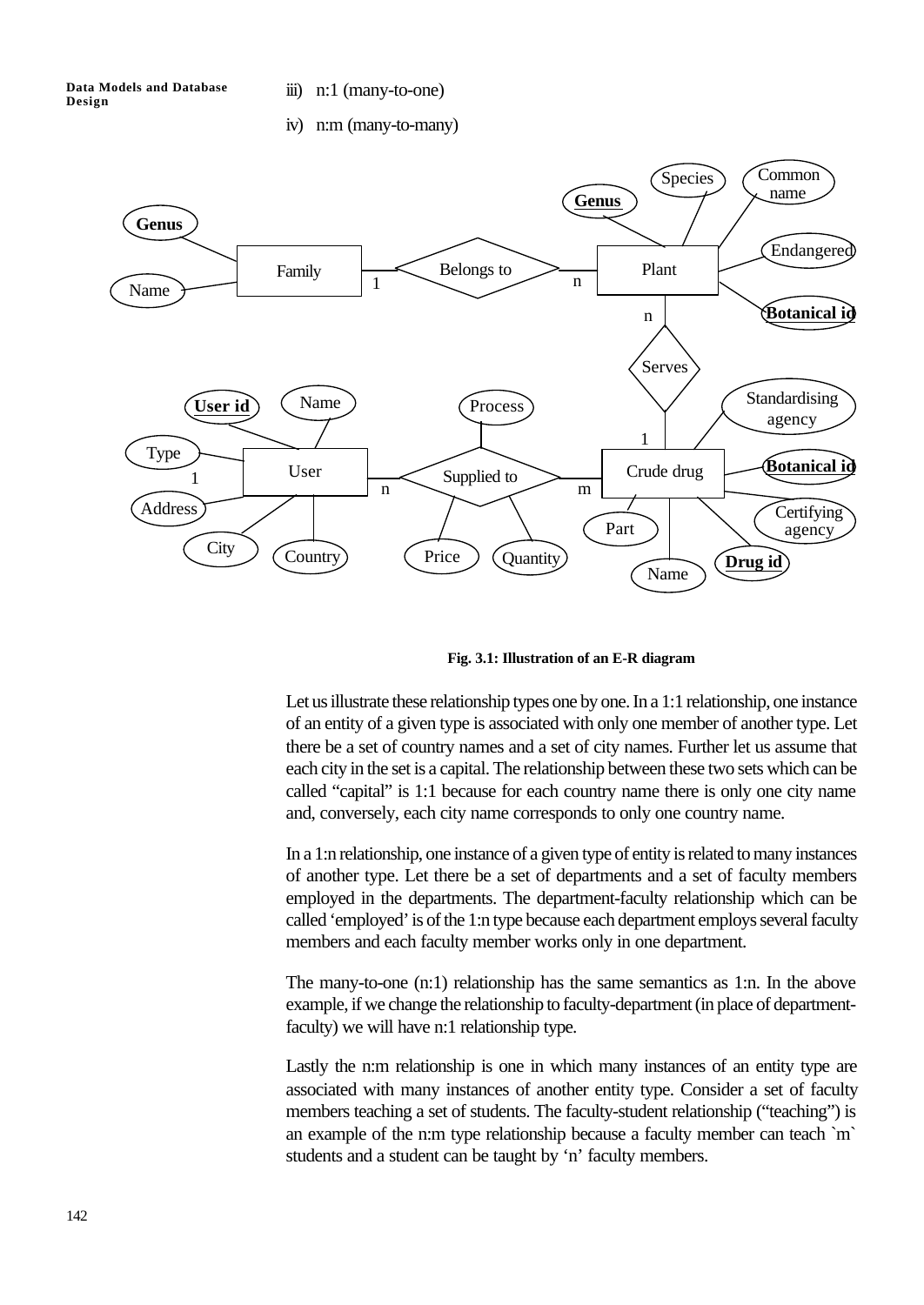#### **Self Check Exercise Data Models**

1) What is the significance of an entity-relationship (ER) diagram ?

................................................................................................................... ................................................................................................................... ................................................................................................................... ...................................................................................................................

# **9.3 DATA MODELS**

Data models are a methods by which data is structured to represent the real world and the manner in which the data is accessed. These models provide alternative ways of picturing the relationships and serve as frameworks for mapping the conceptual schema of a database. There are a number of data models in use today but the following three have been most widely implemented :

- Hierarchical
- Network
- Relational

Besides these three models which are sometimes referred to as classical models, post-relational research has resulted in a new data model called the object-oriented data model.

## **9.3.1 Hierarchical Model**

The hierarchical model is the oldest of the three models. This model structures data so that each element is subordinate to another in a strict hierarchical manner.

The hierarchical model represents a 1:n relationship between record types (see Fig. 3.2). One record type (the 1 in 1:n relationship) is designated as the "parent" record type. In this parent-child relationship, a child record type can have only one parent record type but a parent record may have several child record types.



**Fig. 3.2: A hierarchy (1:n relationship)**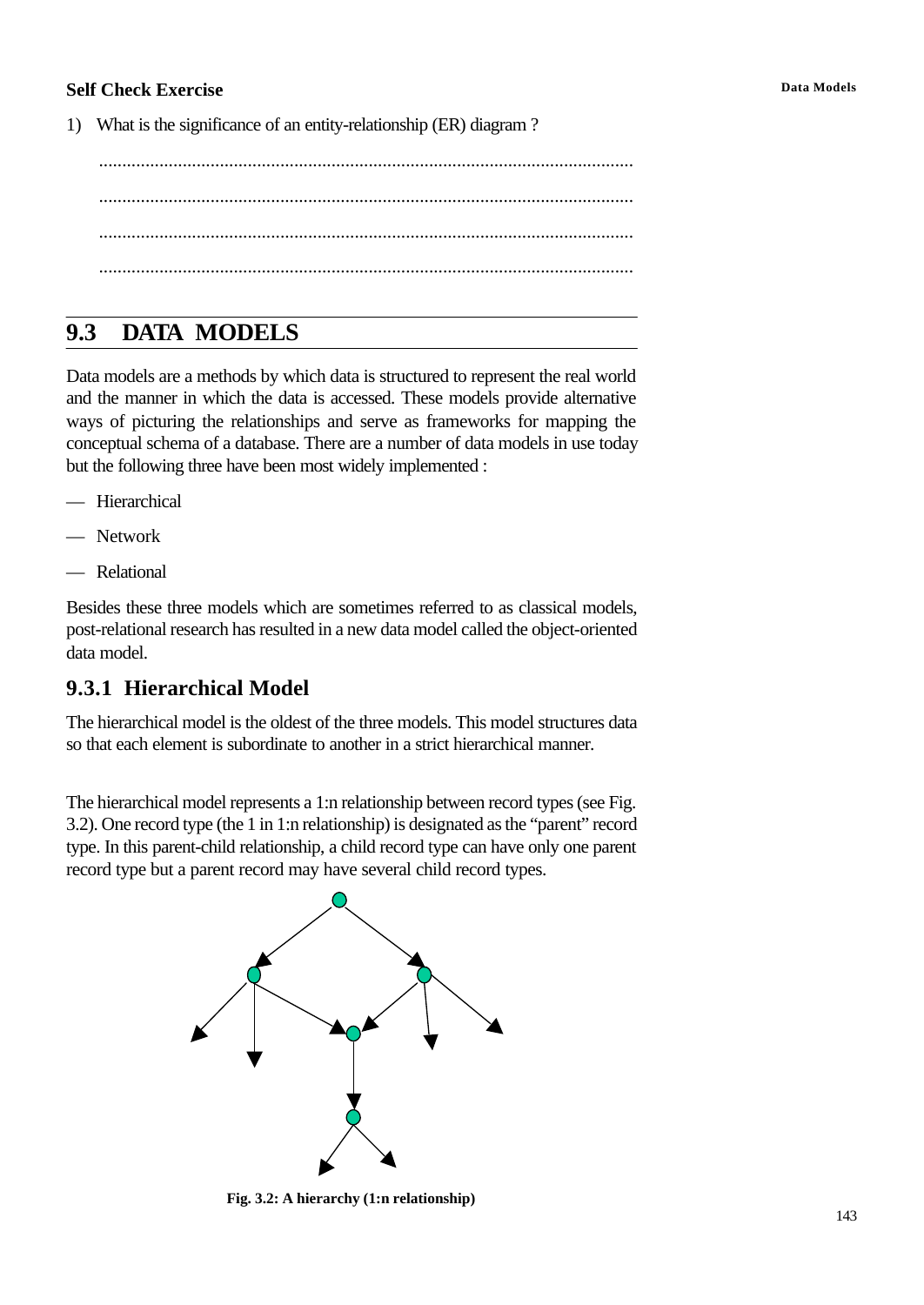The hierarchical model is implemented by storing data in physical adjacency and using pointers to the dependent child records. The model suffers from undesirable data redundancy.

An example of the hierarchical model has been illustrated in Fig. 3.3. Here a hierarchy has been shown between two record types—one having fields like name, address, profession, account number, and the other giving account number and balance. Redundancy has been shown by an arrow.



**Fig. 3.3: An illustration of the hierarchical model**

Examples of commercial implementation of the hierarchical model are IBM's IMS database management system and CDS/ISIS – a popular database management system for bibliographic applications.

#### **9.3.2 Network Model**

In the network model the restriction that a child can have only one parent record is removed. The network supports an n:m relationship (see Fig.3.4). A network can be a hierarchy (1:n being a special case of n:m) but a hierarchy cannot be a network.



**Fig. 3.4: A network (n:m relationship)**

The network model is implemented with various pointer schemes. Since a network is an extension of hierarchy, the semantic properties of the network model are similar to those of the hierarchical model.The network model has been illustrated in Fig.3.5.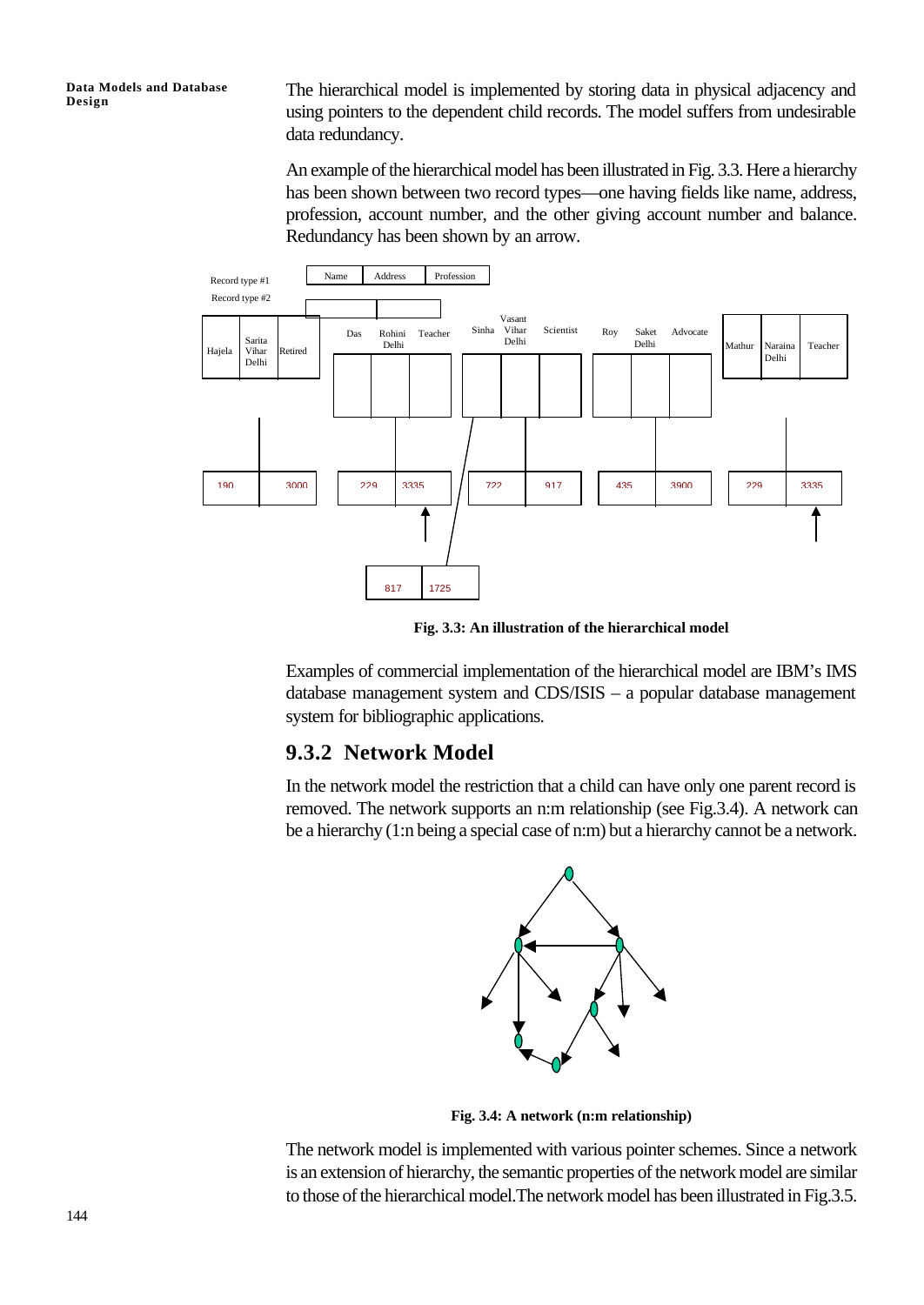The example given makes use of the same record types as in the hierarchical model **Data Models** with the difference that the first record type has pointers to the A/c No. of the second record type. A pointer may itself point to a number of pointers (called arrays).

Cullinet's IDMS is an example of a commercial database management system based on the network model.



**Fig. 3.5 : An illustration of the network model**

### **9.3.3 Relational Model**

The relational model maintains data in a tabular form which users find comfortable and familiar. The model is based on the well-developed mathematical theory of relations from which it derives its name. The name has nothing to do with the fact that the data stored in the relations is related (which usually it is).

The relational model supports the 1:1, 1:n, n:1 and n:m relationships. A significant aspect of the relational model is that the relationships between data items are not explicitly stated by pointers. Instead it is up to the DBMS to deduce the relationships from the existence of matching data in different tables. The absence of physical links provides a more flexible data manipulation environment.

An illustration of the relational model has been given in Fig. 3.6. Here the relationship between the two tables has been captured by repeating a column (A/c No.) in the first table.

ORACLE, INGRESS, and SYBASE are some of the well-known commercial database management systems based on the relational model.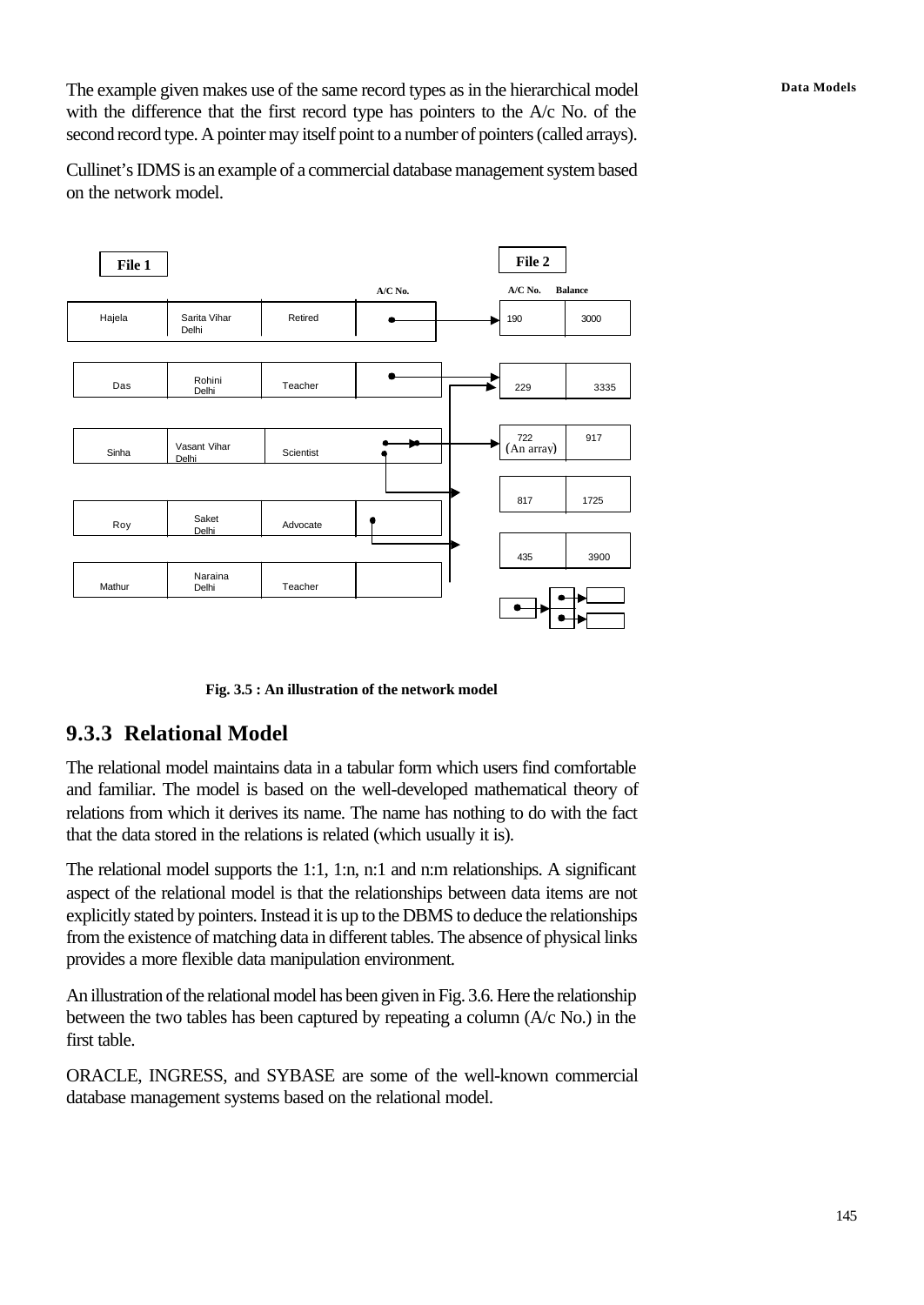**Table name : Customer Table name : Account**

| Name   | Address               | Profession | $A/C$ $No.$ | $A/CNO$ . | <b>Balance</b> |
|--------|-----------------------|------------|-------------|-----------|----------------|
| Hajela | Sarita Vihar<br>Delhi | Retired    | 190         | 190       | 3000           |
| Das    | Rohini<br>Delhi       | Teacher    | 229         | 229       | 3335           |
| Sinha  | Vasant Vihar<br>Delhi | Scientist  | 817         | 817       | 1725           |
| Sinha  | Vasant Vihar<br>Delhi | Scientist  | 722         | 722       | 917            |
| Roy    | Saket<br>Delhi        | Advocate   | 435         | 435       | 3900           |
| Mathur | Naraina<br>Delhi      | Teacher    | 229         |           |                |

**Fig. 3.6: An illustration of the relational model**

### **9.3.4 Object-oriented Model**

The object-oriented data model facilitates handling of objects rather than records. In an object-oriented model an entity is represented as an instance (object) of a class that has a set of properties and operations (methods) applied to the objects. A class represents an abstract data type and is a shell from which one can generate as many copies (called instances) as one wants. In object-oriented approach, the behaviour of an object is a part of its definition. The behaviour is described by a set of methods. The set of methods offered by an object to the others defines the object interface. A class and hence an object may inherit properties and methods from related classes. Objects and classes are dynamic and can be created at any time.

Viewing the data as objects instead of as records provides more flexibility and removes the need to normalize data.

Fig.3.7 gives a comparison between the conventional database approach and the object-oriented database approach.



 **Fig. 3.7: Comparison between conventional and object-oriented database approaches**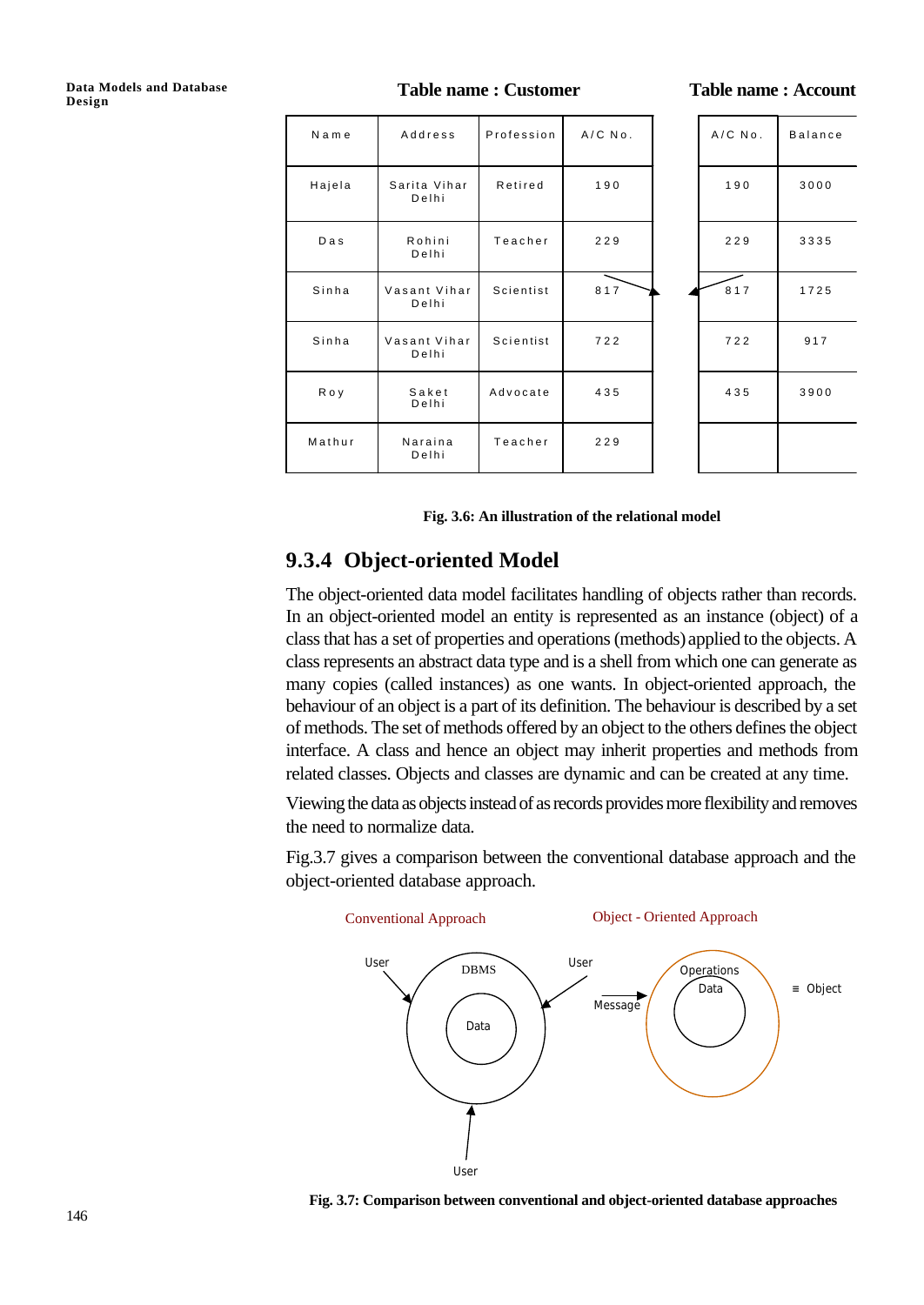Some of the object building blocks have been defined below : **Data Models** 

- Objects : An object is an entity, real or abstract, that has state, behaviour and identity. The state of an object is represented by its attributes and their values. The behaviour of an object is represented by its operations or methods.
- Messages : Objects communicate with each other through messages. A message determines what operation is to be performed by an object. A message specifies an operation name and a list of arguments.
- Classes : A class is a set of objects that share common attributes and behaviour. Each object is an instance of some class.

The object-oriented approach emphasises incremental software development. The underlying principle of this approach is:

- Grow software, don't build it
- Build components rather than a whole system
- Assemble a basic system and then enhance it.

Smalltalk, C++, Java and Object Pascal/Delphi are the object-oriented programming languages used in this approach.

#### **Self Check Exercise**

2) Why have RDBMS found wider application than other data models? Give a few examples of RDBMS.

................................................................................................................... ................................................................................................................... ................................................................................................................... ...................................................................................................................

# **9.4 RELATIONAL DATABASE MANAGEMENT SYSTEMS (RDBMS)**

Relational database management systems have been evolving since the relational data model was first proposed in 1970 by Edgar F. Cod of IBM. They have become de facto international standard in database management. Despite great advances in the object-oriented database management systems, relational systems are likely to remain in vogue for quite some time.

Let us define some of the terms used in relational technology.

**A relational database** is a collection of data belonging to a system spread over a number of relations.

As pointed out earlier, relation is a mathematical concept. Mathematically a relation is a subset of the Cartesian product of a list of domains. A domain represents a set of values an attribute can assume (e.g., numeric, character etc.).

The degree of a relation determines the number of attributes in the relation. The number of tuples in a relation is called its cardinality. For example the customer table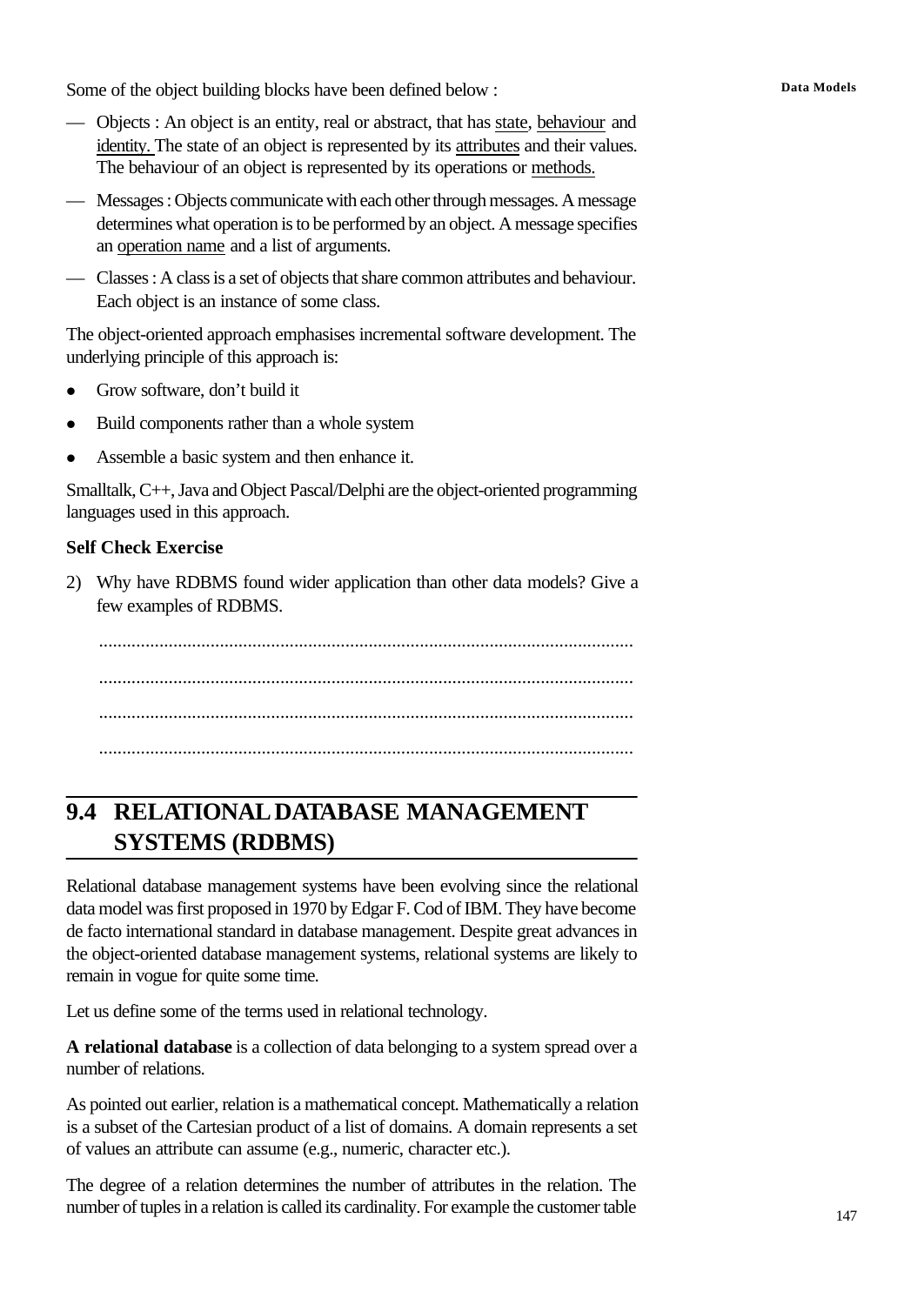in Fig. 3.6 has four attributes and six tuples and hence the degree of this relation is four and cardinality six.

A relational database management system (RDBMS) is a collection of programmes that help to organise and manipulate data in a relational database.

The following terms are used interchangeably in RDBMS jargon :

- relation, table, database, file
- attribute, column, field
- tuple, row, record
- domain, range, type

#### **9.4.1 Characteristics of a Relation**

A relation exhibits the following characteristics :

- i) A relation is always named.
- ii) Each column of a relation has a unique name (although columns of different relations may have the same name).
- iii) The order of the columns in a relation is of no consequence.
- iv) There cannot be two identical tuples in a relation.
- v) The order of the tuples in a relation is of no consequence.
- vi) Each column of a relation has a domain specification.
- vii) There may be more than one column in a relation having the same domain specifications.
- viii) A column in a relation cannot have more than one domain specification.
- ix) Each column contains values about the same attributes and each table cell value (intersection of a row and a column) must be single-valued.

The structure of a relation i.e., set the of attributes without any values assigned to them, is called the relation scheme. A tuple of a relation with values assigned to its attributes is called a relation instance.

A table is generally represented by its relation scheme which is denoted by the table name followed by the attribute names given in brackets. The relation schemes of tables shown in Fig. 3.6 are :

CUSTOMER (Name, Address, Profession, A/c No.)

ACCOUNT (A/c No., Balance).

The primary key attribute is underlined in the relation scheme.

### **9.4.2 Keys and their Functions**

Keys play an important role in relational database management systems. They serve two basic purposes :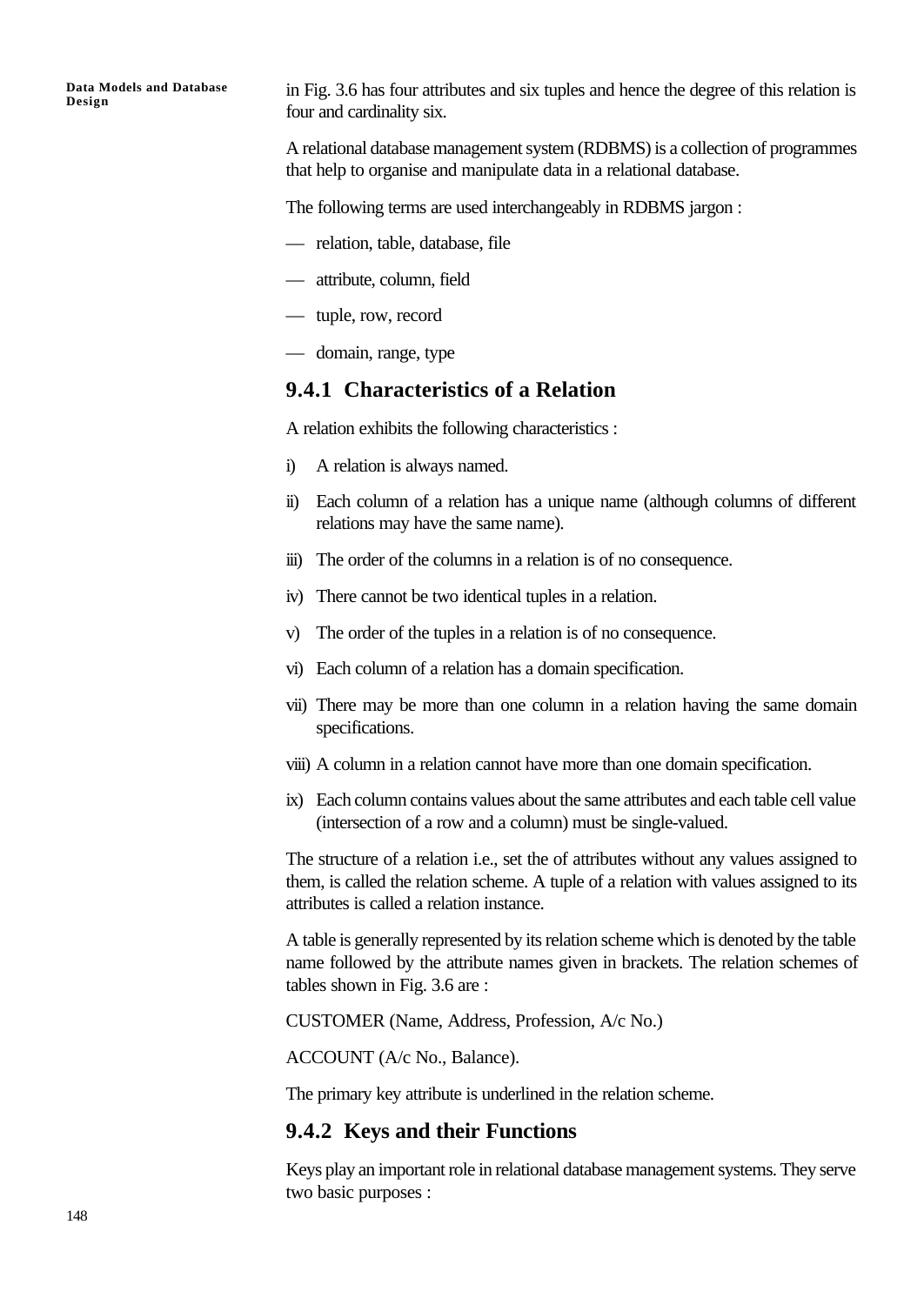#### i) Identification of tuples **Data Models**

ii) Establishing relationship between tables

Keys (data items) can be made up of single attributes called single key attribute or multiple attributes called multikey attributes. Keys formed by multiple attributes are also called *composite or concatenated* keys.

A *superkey* is a set of attributes which taken collectively allows us to identify uniquely an entity in an entity set. If any key is a superkey, a superset of superkey is also a superkey. (If  $X1$  is a subset of a set X, the X is called superset of  $X1$ ).

The smallest superkey, which is also called *minimal key* is a key such that no proper subset of it is a superkey. One of the minimal keys is chosen as the *primary key*. The keys in the set of minimal keys are called *candidate* or *alternate* keys. It is up to the database designer to select one of the candidate keys as a primary key.

A primary key is an attribute or a combination of attributes that uniquely identifies a record while a *secondary key* does not identify a record uniquely. Secondary key identifies all the records corresponding to the key value.

A *foreign key* is an attribute or a combination of attributes that is used to link tables. In relational database management systems foreign keys are used as linking pins between tables. Foreign keys represent links to the primary keys.

Primary and foreign keys are critical in relational database management systems due to their contribution in defining integrity rules. A paramount guideline in relational systems is that a primary key or any attribute participating in a composite primary key of a relation cannot have null value. This rule is called entity integrity.

There is another integrity rule which pertains to foreign keys. According to this rule an attribute that is a foreign key in one table must be a primary key in another table. This rule is known as referential integrity.

## **9.4.3 Criteria for a DBMS to be Relational**

Distinguishing a truly relational DBMS from relational-like systems assumes importance in view of the fact that many new DBMS packages are being labelled as "relational". The minimum conditions for a system to be called relational are :

- i) The data should be represented in the form of tables.
- ii) Any pointer mechanism should be transparent to the DBMS users.
- iii) The system should support relational algebra operators of SELECT, PROJECT and JOIN.

Any system which fulfills the above three criteria is called *minimally relational*. A system which satisfies only the first two conditions is not a relational system and is called *tabular DBMS*.

For a DBMS to be fully relational it should additionally support both entity and referential integrity rules and implement all relational algebra operations.

The founder of relational database theory, E.F. Codd, has outlined 12 rules that define a fully relational database system. These rules are based on the premise that a relational database management system should be able to manage databases entirely through its relational capabilities.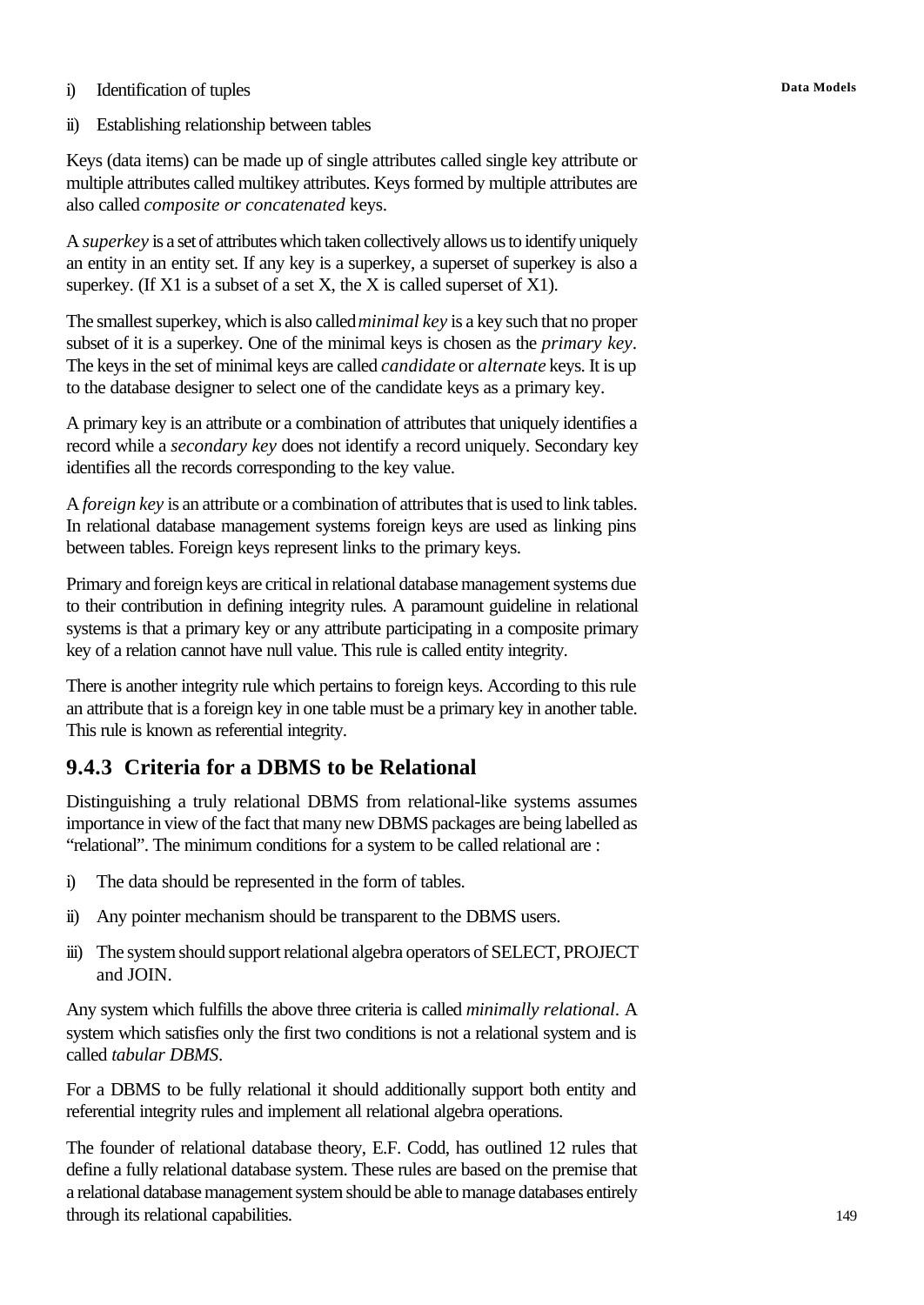## Data Models and Database **9.5 NORMALIZATION OF RELATIONS**

Normalization of relations is an important aspect in database design which deals with the semantics of the data. It is a technique that structures data in such a manner that there are no anomalies in the database. Anomalies refer to undesirable side effects which can occur in relations resulting in poor database design. The process of normalization usually involves decomposing a relation into two or more relations with fewer attributes, i.e., taking a vertical subset of the parent relation. The criteria used to split relations determine the levels of normalization called *normal forms*.

It ought to be noted that normalization is primarily aimed at preventing or reducing data maintenance problems rather than improving the retrieval efficiency. Converting relations to normal forms and utilizing the join of the decomposed relations to retrieve data that could have been retrieved from one original table does not augur well for retrieval speed. Thus while normalizing relations we are sacrificing retrieval speed to improve the integrity, consistency and overall maintenance of data stored in the database.

As indicated earlier normalization of relations removes anomalies in the database. The anomalies can be categorised as :

- Insertion anomalies
- Deletion anomalies
- Update anomalies

An *insertion anomaly* occurs when we are unable to insert a tuple into a table. Such a situation can arise when the value of the primary key is not known. As per the entity integrity rule, the primary key cannot have null value. Therefore the value/ s corresponding to primary key attribute/s of the tuple must be assigned before inserting the tuple. If these values are unknown, the tuple cannot be inserted into the table.

In case of a *deletion anomaly*, the deletion of a tuple causes problems in the database. This can happen when we delete a tuple which contains an important piece of information, and the tuple is the last one in the table containing the information. With the deletion of the tuple the important piece of information also gets removed from the database.

An *update anomaly* occurs when we have a lot of redundancy in our data. Due to redundancy, data updating becomes cumbersome. If we have to update one attribute value which is occurring a number of times, we have to search for every occurrence of that value and then change it.

The anomalies will be further elaborated when we discuss the normal forms.

Before we proceed with discussion on normalization it would be useful to understand the concept of dependencies.

### **9.5.1 Dependencies**

A dependency refers to the relationship amongst attributes. These attributes may belong to the same relation or different relations. Dependencies can be of various types viz., functional dependencies, transitive dependencies, multivalued dependencies, join dependencies, etc. We shall briefly examine some of these dependencies.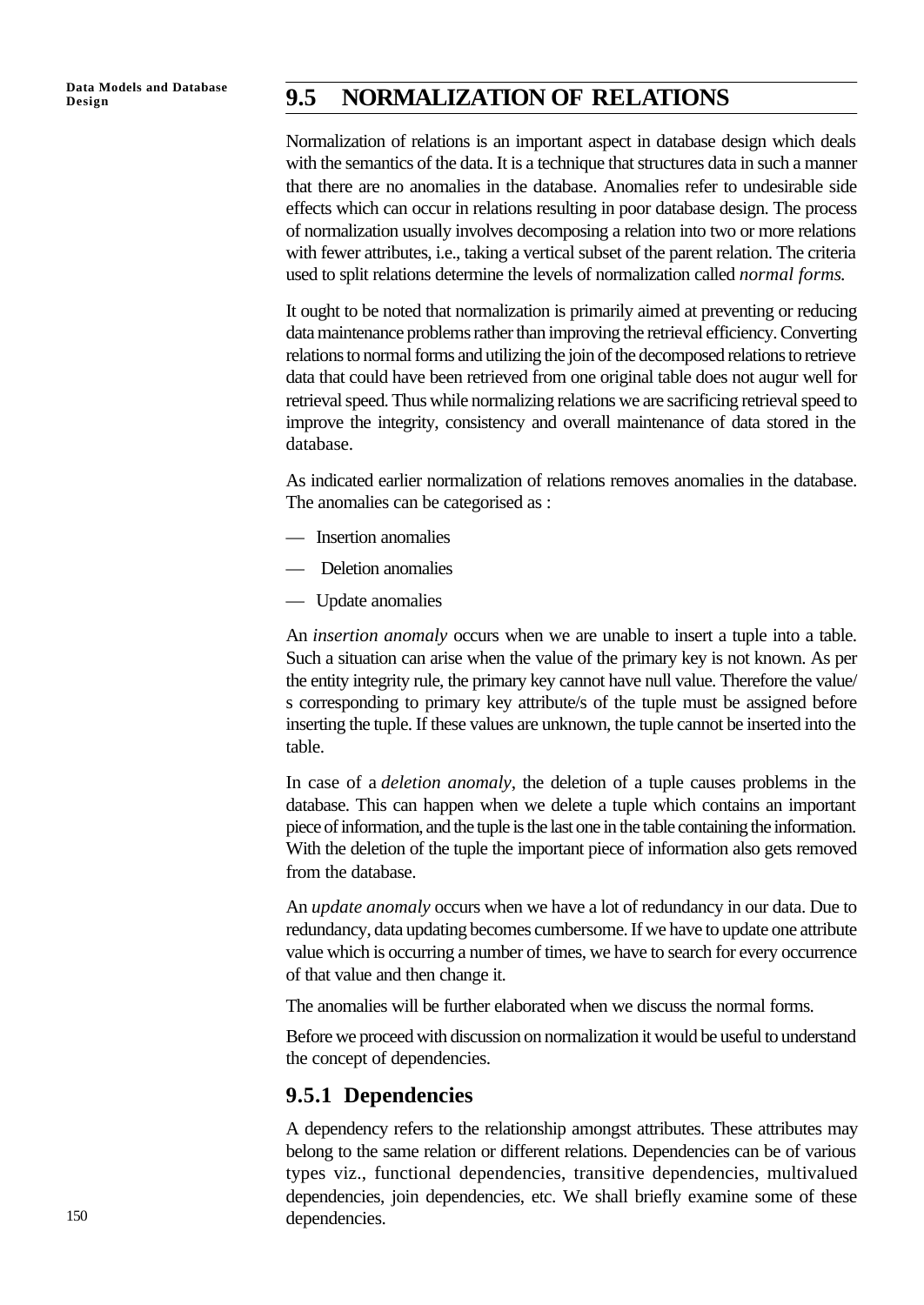Functional dependency (F.D) – Functional dependency represents semantic **Data Models** association between attributes. If a value of an attribute A determines the value of another attribute B, we say B is functionally dependent on A. This is denoted by

 $A \rightarrow B$  and read as "A determines B" and A is called the determinant.

It should be noted that when a data item (or collection of data items) determines another data item, the second data item does not necessarily determine the first. An attribute is said to be fully functionally dependent on a combination of attributes if it is dependent on the combination of attributes and not functionally dependent on any proper subset of the combination. To illustrate functional dependency let us consider a relation with the following relation scheme:

BOOK (Book-id, Subject, Year of publication, Price). Book-id (Book identifier or identification number) is the primary key of the relation and hence determines subject, year of publication and price.

We can represent it as :

| Book-id | $\rightarrow$ | Subject             |
|---------|---------------|---------------------|
| Book-id | $\rightarrow$ | Year of publication |

Book-id  $\rightarrow$  Price

This can also be shown graphically in the form of a dependency diagram :

Book

| Book-id | Subject | Year of Publication | Price |
|---------|---------|---------------------|-------|
|         |         |                     |       |

**Transitive dependency – Transitive dependency is a form of intermediate** dependency. For example, if we have attributes or groups of attributes A, B and C such that A determines B and B determines C, i.e.,

 $A \rightarrow B$ 

 $B \rightarrow C$ 

Then we say a transitive dependency represented by  $A \rightarrow B \rightarrow C$  exists between A and C.

Let us consider a relation FACULTY.

FACULTY (Faculty-id, Name, Department, Office, Salary)

In this relation let us presume that each department has its own office building. Then, beside others, we have the following functional dependencies :

|  | Faculty-id $\rightarrow$ Department (by virtue of Faculty-id being the primary key)                               |
|--|-------------------------------------------------------------------------------------------------------------------|
|  | Department $\rightarrow$ Office (by virtue of the enterprise rule or constraint imposed by<br>us on the relation) |

Thus we have the following transitive dependency in the relation :

Faculty-id  $\rightarrow$  Department  $\rightarrow$  Office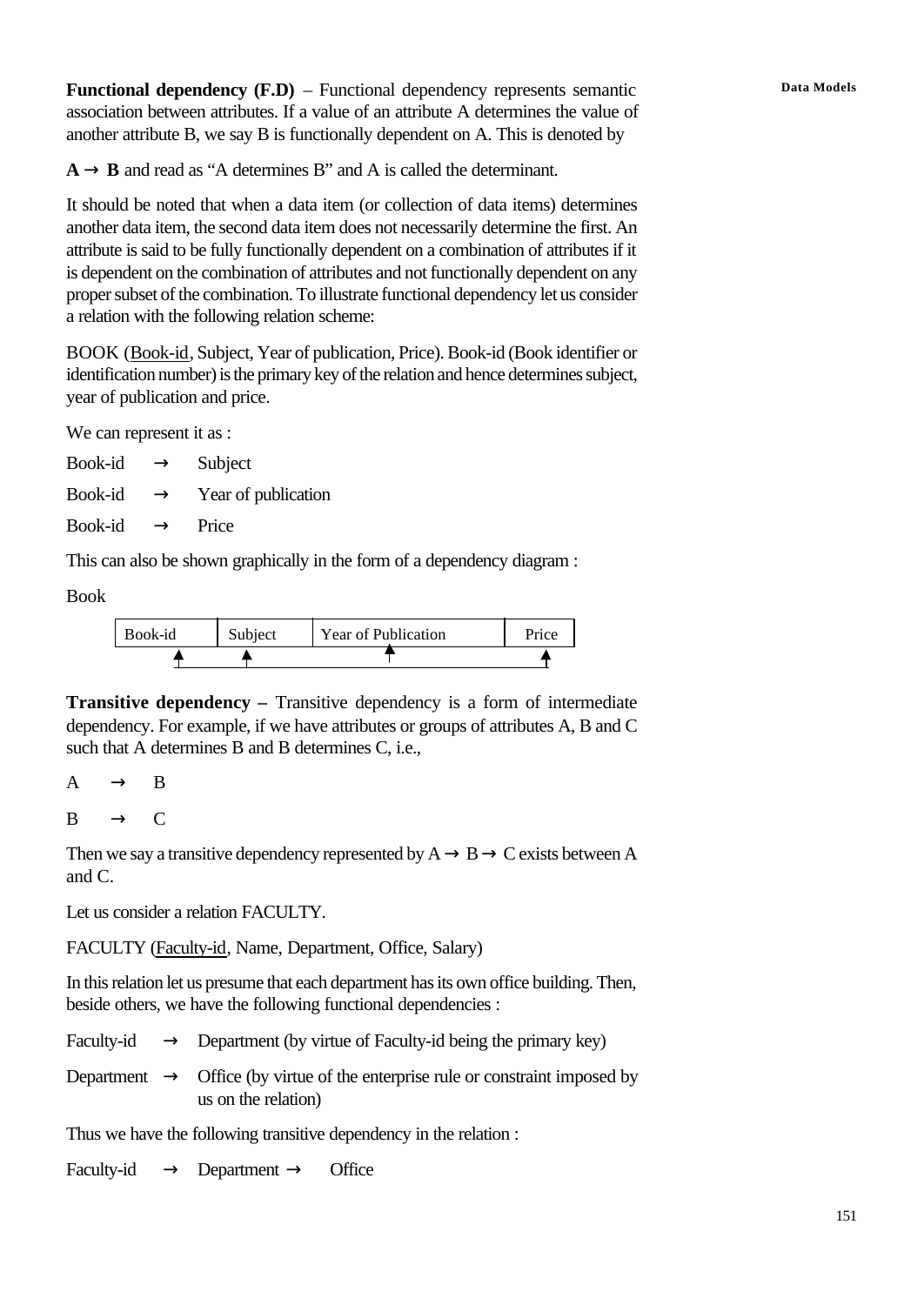**Multivalued dependency** — Multivalued dependency refers to m:n (many-tomany) relationships. We say multivalued dependency exists between two data items when one value of the first data item gives a collection of values of the second data item, i.e., it multidetermines the second data items.

**Join dependency —** If we decompose a relation into smaller relations and the join of the smaller relations does not give us tuples as in the parent relation, we say the relation has join dependency.

Let us consider a relation SAMPLE with the functional dependencies as shown :

| SAMPLE |  |
|--------|--|
|--------|--|

| A  | B              | $\mathcal{C}$ | F.D: | $A \rightarrow B$ |
|----|----------------|---------------|------|-------------------|
| a1 | b <sub>1</sub> | c1            |      |                   |
| a2 | b2             | c3            |      | $C \rightarrow B$ |
| a3 | b <sub>1</sub> | c2            |      |                   |
| a4 | b2             | c4            |      |                   |

Let us now decompose this relation into two relations SPLIT 1 (A, B) and SPLIT 2(B, C). The functional dependencies will remain the same in the relation SAMPLE.

| SPLIT <sub>1</sub> |                         | SPLIT <sub>2</sub> |                         |
|--------------------|-------------------------|--------------------|-------------------------|
| $\mathbf{A}$       | B                       | B                  | $\mathcal{C}$           |
| a1                 | b <sub>1</sub>          | b <sub>1</sub>     | c1                      |
|                    | $F.D.: A \rightarrow B$ |                    | $F.D.: C \rightarrow B$ |
| a2                 | b2                      | b2                 | c3                      |
| a3                 | b1                      | b1                 | c2                      |
| a <sub>4</sub>     | b2                      | b2                 | c <sub>4</sub>          |

Now if we join the relations SPLIT 1 and SPLIT 2 over the common attribute B, we get the relation SAMPLE 1.

| SAMPLE. |
|---------|
|---------|

| $\mathbf{A}$ | $\boldsymbol{B}$ | $\mathcal{C}$ |
|--------------|------------------|---------------|
| a1           | b1               | c1            |
| a1           | b1               | $c2*$         |
| a2           | b2               | c3            |
| a2           | b2               | $c4*$         |
| a3           | b1               | c2            |
| a3           | b1               | $c1*$         |
| a4           | b2               | $c3*$         |
| a4           | b2               | c4            |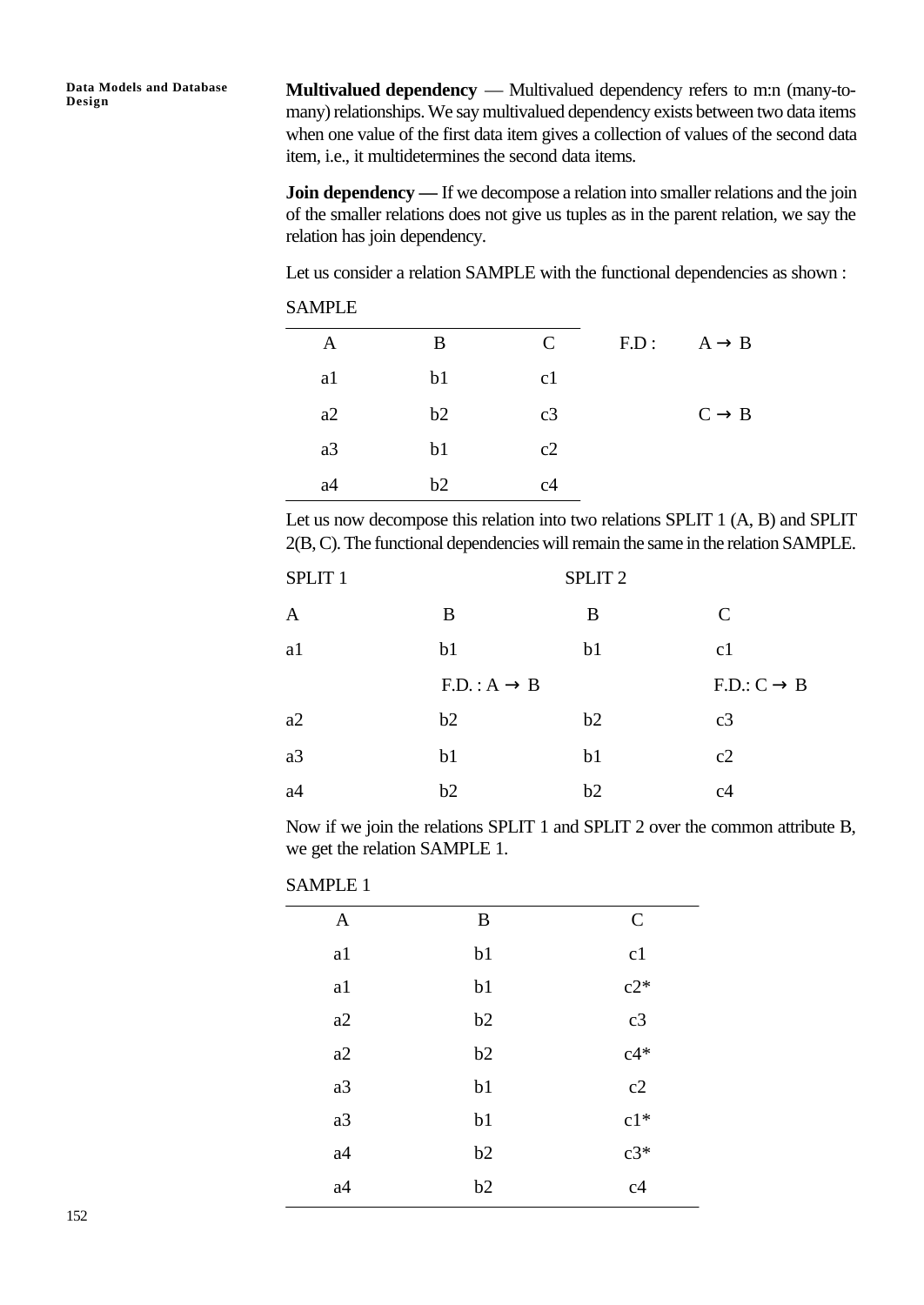We can see from the relation SAMPLE 1 that it has four additional (spurious) tuples **Data Models** (shown by asterisk) which were not present in the original relation SAMPLE. This type of join is called lossy join because the information content of the original table is lost. This has occurred since the join attribute was not the determinant in the original relation and hence it should not have been decomposed the way it was done. We say a join dependency exists in this case. If we decompose a relation and join the constituent relations over the determinant attribute, we get lossless join.

For example consider the relation SAMPLENEW and split it into SAMPLENEW1 and SAMPLENEW2 as given below :

#### SAMPLENEW

| X                 |    | Y  | Z                      |                        |       |                        |
|-------------------|----|----|------------------------|------------------------|-------|------------------------|
| x1                |    | y1 | z1                     |                        |       |                        |
| x2                |    | y2 | $z^2$                  | $F.D: X \rightarrow Y$ |       |                        |
|                   |    |    |                        | $X \rightarrow Z$      |       |                        |
| x3                |    | y2 | z1                     |                        |       |                        |
| x4                |    | y1 | $Z^2$                  |                        |       |                        |
| <b>SAMPLENEW1</b> |    |    |                        |                        |       | <b>SAMPLENEW2</b>      |
| X                 | Y  |    | $F.D: X \rightarrow Y$ | X                      | Z     | $F.D: X \rightarrow Z$ |
| x1                | y1 |    |                        | x1                     | z1    |                        |
| x2                | y2 |    |                        | x2                     | $Z^2$ |                        |
| x3                | y2 |    |                        | x3                     | z1    |                        |
| x4                | y1 |    |                        | x4                     | $Z^2$ |                        |

The join of SAMPLENEW1 and SAMPLENEW2 gives the original table SAMPLENEW without any spurious rows because the attribute X over which the table is decomposed is the determinant attribute.

### **9.5.2 Normal Forms**

The technique of normalization is based on the analysis of functional dependencies between attributes. Taking into account the total scenario, enterprise rules and semantic constraints, all the functional dependencies in the relations are captured and the relations transformed into proper normal forms. A normal form represents the level of normalization of a relation. Normalization proceeds by converting a relation from a lower normal form to a higher normal form.

The norm forms are :

First normal form (1NF), second normal form (2NF), third normal form (3NF), Boyce-Codd normal form (BCNF), fourth normal form (4NF), fifth normal form (5NF) and the highest normal form which is called domain/key normal form (DK/ NF).

E.F. Codd had outlined the first three normal forms which we shall discuss in detail. Most of the commercially available DBMS are normalized up to 3NF or BCNF.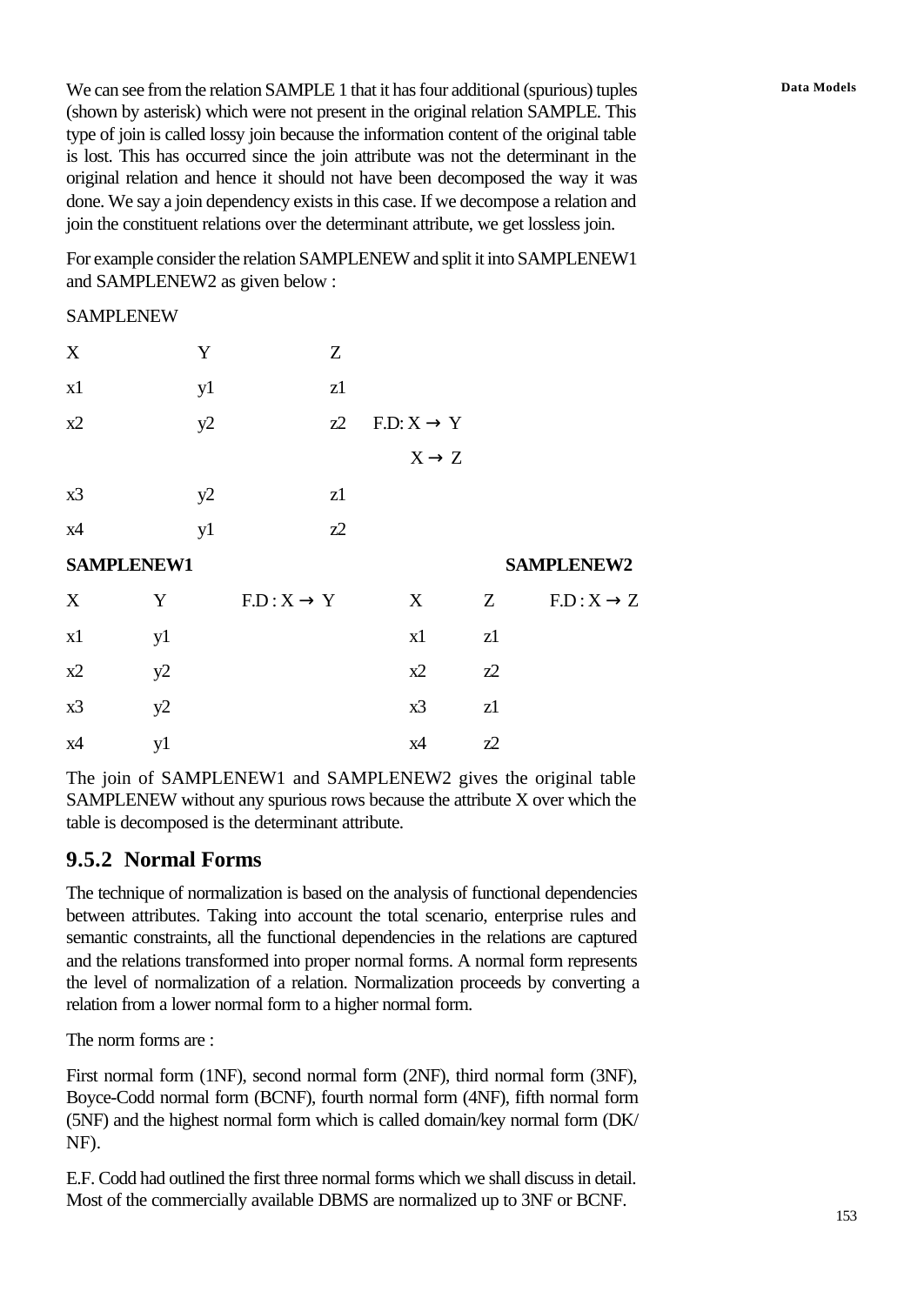Normal forms build on each other, i.e., if a relation is in 3NF, it is also in 1NF and 2NF.

**The first normal form (1NF).** A relation is in the first normal form if it can be represented as a flat file, i.e., the relation contains single values at the intersection of each row and column.

In other words each attribute value in a tuple is atomic, i.e., non-decomposable.

Let us consider a relation PERSON which is not in 1NF.

PERSON (Name, Age, Gender,  $C_{\text{Name}}$ ,  $_{\text{Age}}$ )

In this relation  $C_{\text{Name}}$ ,  $_{\text{Age}}$  pertains to the attribute dependent child with multiple values (name and age). To convert this relation into 1NF, it should be decomposed into two relations as follows :

PERSON (Name, Age, Gender)

DEPENDENT (Name,  $C_{_{\text{Name}}}, C_{_{\text{A}}_{\text{one}}}$ )

**The second normal form (2NF).** A relation is in the second normal form if it is in 1NF and every non-key attribute is fully functionally dependent on the primary key. The second normal form pertains only to relations with composite primary key. In case a relation is in 1NF and has a single-attribute primary key, it is automatically in the 2NF.

To explain the second normal form let us take the example of the following relation.

COURSE (Course-id, Course-name, Class-number, Student-id, Faculty-id).

In this relation Course-id, Student-id and Faculty-id form a composite primary key.

The following functional dependencies can be noticed in this relation.

Course-id, Student-id, Faculty-id  $\rightarrow$  Course-name

Course-id, Student-id, Faculty-id  $\rightarrow$  Class-number

On examining the relation semantically we observe that Course-id uniquely determines Course-name i.e.,

 $Course-id \rightarrow Course-name$ 

This means that Course-name is not fully functionally dependent on the primary key. Therefore the relation is not in the 2NF. The dependency diagram of the relation can be represented as follows :



To convert this relation into the 2NF, we decompose it into two relations as follows:

COURSE (Course-id, Class-number, Student-id, Faculty-id)

COURSE-TITLE (Course-id, Course-name)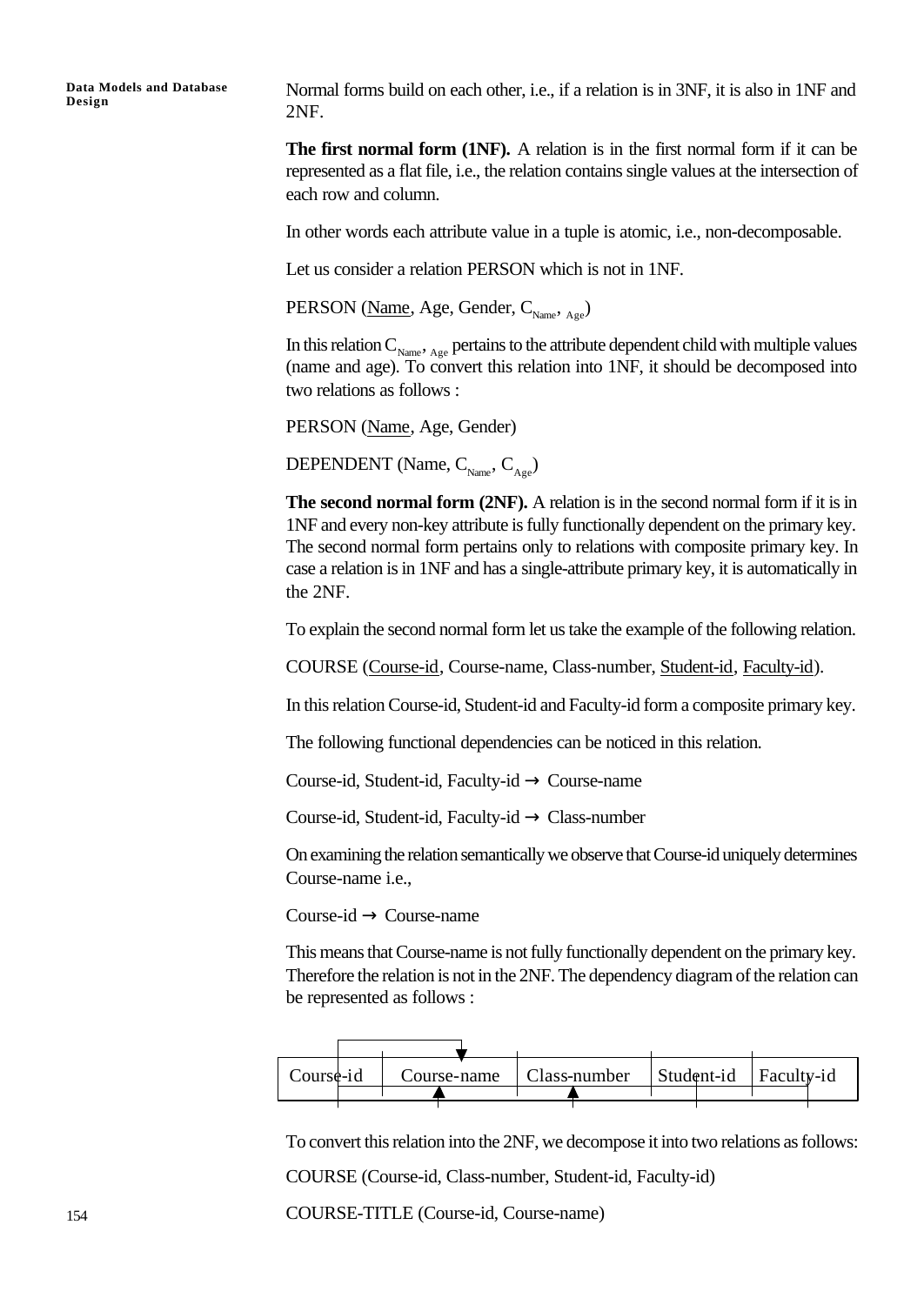The decomposition is done by extracting the attribute that caused the problem from **Data Models** the relation and creating a new relation with this attribute.

Let us examine these relations (normalized and unnormalized) on the basis of anomalies described earlier.

| Course-id        | Course-name           | Class-number | Student-id        | Faculty-id       |
|------------------|-----------------------|--------------|-------------------|------------------|
| C701             | Computer science      | 7            | S <sub>0</sub> 09 | <b>B03</b>       |
| C <sub>701</sub> | Computer science      | 8            | S <sub>008</sub>  | G <sub>04</sub>  |
| C702             | Library automation    | 7            | S <sub>0</sub> 09 | A <sub>01</sub>  |
| C702             | Library automation    | 8            | S006              | G <sub>04</sub>  |
| E500             | <b>Microeconomics</b> | 7            | S <sub>0</sub> 09 | P <sub>0</sub> 2 |
| E501             | Macroeconomics        | 7            | S <sub>001</sub>  | P <sub>0</sub> 2 |
| M200             | Management studies    | 7            | S <sub>001</sub>  | V01              |

#### COURSE (unnormalized)

The normalized relations obtained from the above relation are :

#### **COURSE**

| Course-id | Class-number | Student-id       | Faculty-id       |
|-----------|--------------|------------------|------------------|
| C701      | 7            | S <sub>009</sub> | <b>B03</b>       |
| C701      | 8            | S008             | G <sub>04</sub>  |
| C702      | 7            | S009             | A <sub>01</sub>  |
| E500      | 8            | S006             | G <sub>04</sub>  |
| E501      | 7            | S007             | P <sub>0</sub> 2 |
| M200      | 7            | S001             | V01              |

#### COURSE-TITLE

| Course-id | Course-name           |
|-----------|-----------------------|
| C701      | Computer science      |
| C702      | Library automation    |
| E500      | <b>Microeconomics</b> |
| E501      | <b>Macroeconomics</b> |
| M200      | Management studies    |

Insertion: In the case of unnormalized relation, suppose a new course named 'Computer networks' has to be introduced. We cannot enter the Course-name in the relation, since we have no means to ascertain Student-id and Faculty-id at the time of introduction of the course and these attributes which along with Course-id form the primary key cannot be assigned null values. However, in the normalized relation COURSE-TITLE this problem does not arise.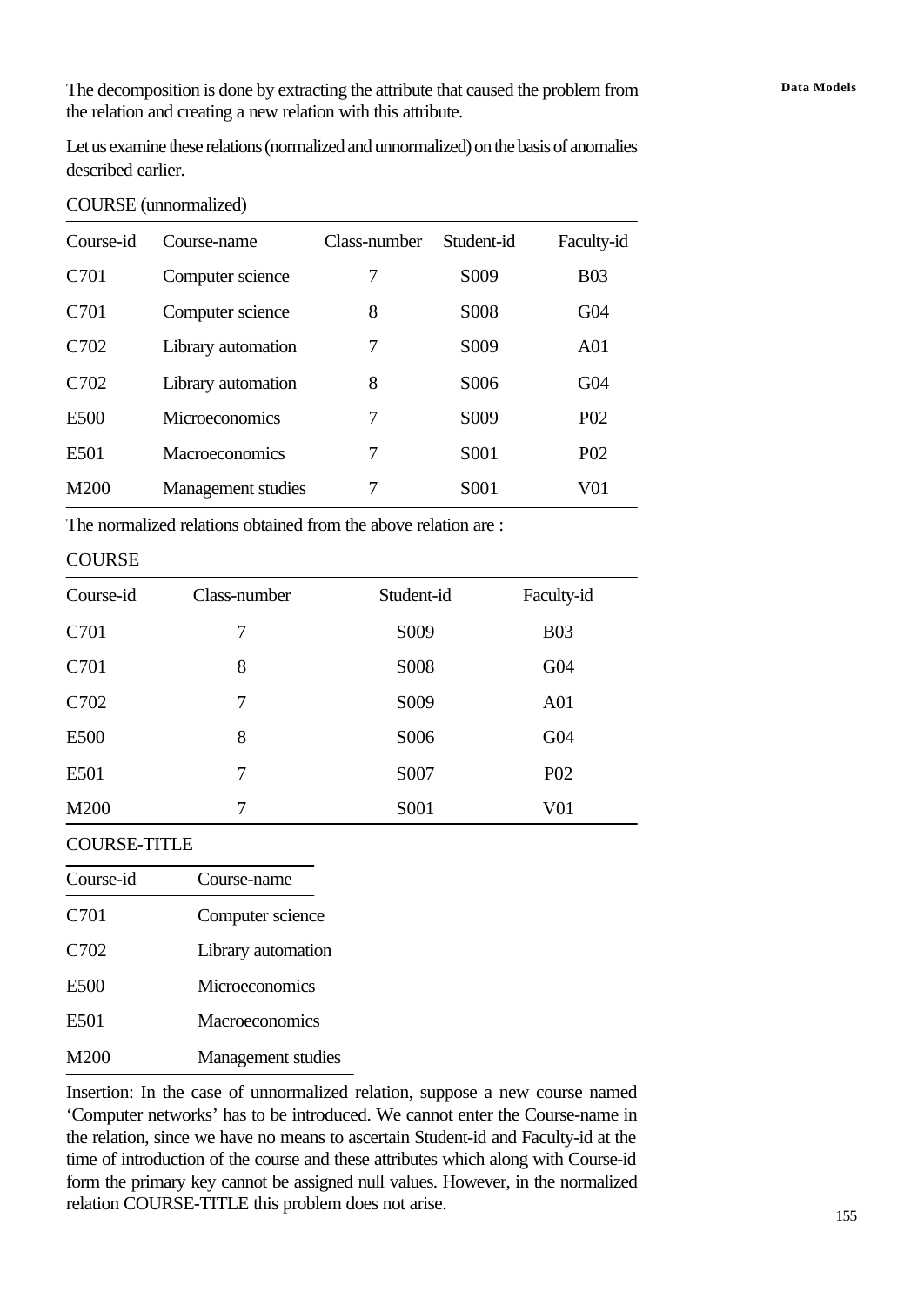Deletion: Suppose in the unnormalized relation the student with Student-id S001 leaves the course. This student being the only student in the particular course, deletion of the tuple would result in loss of information and we will have no way to know that the course 'Management Studies' exists. In normalized relation the deletion of this tuple does not result in information loss because the information about the course name exists in the second relation.

Updating: Let us assume that the name of the course 'Library automation' changes to 'Library management'. In the unnormalized relation we will have to change the information in two tuples while in the normalized relation only one tuple would require to be updated. This may not appear to be a significant gain but if the database size is large the problem can have serious repercussions.

**Third normal form (3NF).** A relation is in the third normal form if it is in second normal form and contains no transitive dependencies. This normal form is considered to be the most important normal form.

To illustrate 3NF, let us consider the following relation :

FACULTY (Faculty-id, Faculty-name, Department, Gender, Salary, Office)

Let us also assume that each department has its office in one building.

This relation has the following functional dependencies by virtue of Faculty-id being the primary key.

| Faculty-id $\rightarrow$ Faculty-name                 |  |  |  |  |
|-------------------------------------------------------|--|--|--|--|
| Faculty-id $\rightarrow$ Department                   |  |  |  |  |
| Faculty-id $\rightarrow$ Gender                       |  |  |  |  |
| Faculty-id $\rightarrow$ Office                       |  |  |  |  |
| We also know from the semantics of this relation that |  |  |  |  |
|                                                       |  |  |  |  |

Department  $\rightarrow$  Office

Therefore we have a transitive dependency as shown below :

Faculty-id  $\rightarrow$  Department  $\rightarrow$  Office

Thus dependency diagram of the relation can be represented as :

| Faculty-id | Faculty name Department   Gender |  | Salary | Office |
|------------|----------------------------------|--|--------|--------|
|            |                                  |  |        |        |

To convert this relation into the 3NF we shall have to decompose it into two smaller relations. The new relation OFFICE-NAME has the attribute office which caused transitive dependency and its determinant. The decomposed relations are :

FACULTY (Faculty-id, Faculty-name, Department, Gender, Salary)

OFFICE-NAME (Department, Office)

With some tuple values in these relations let us examine them for anomalies which are used to test relations.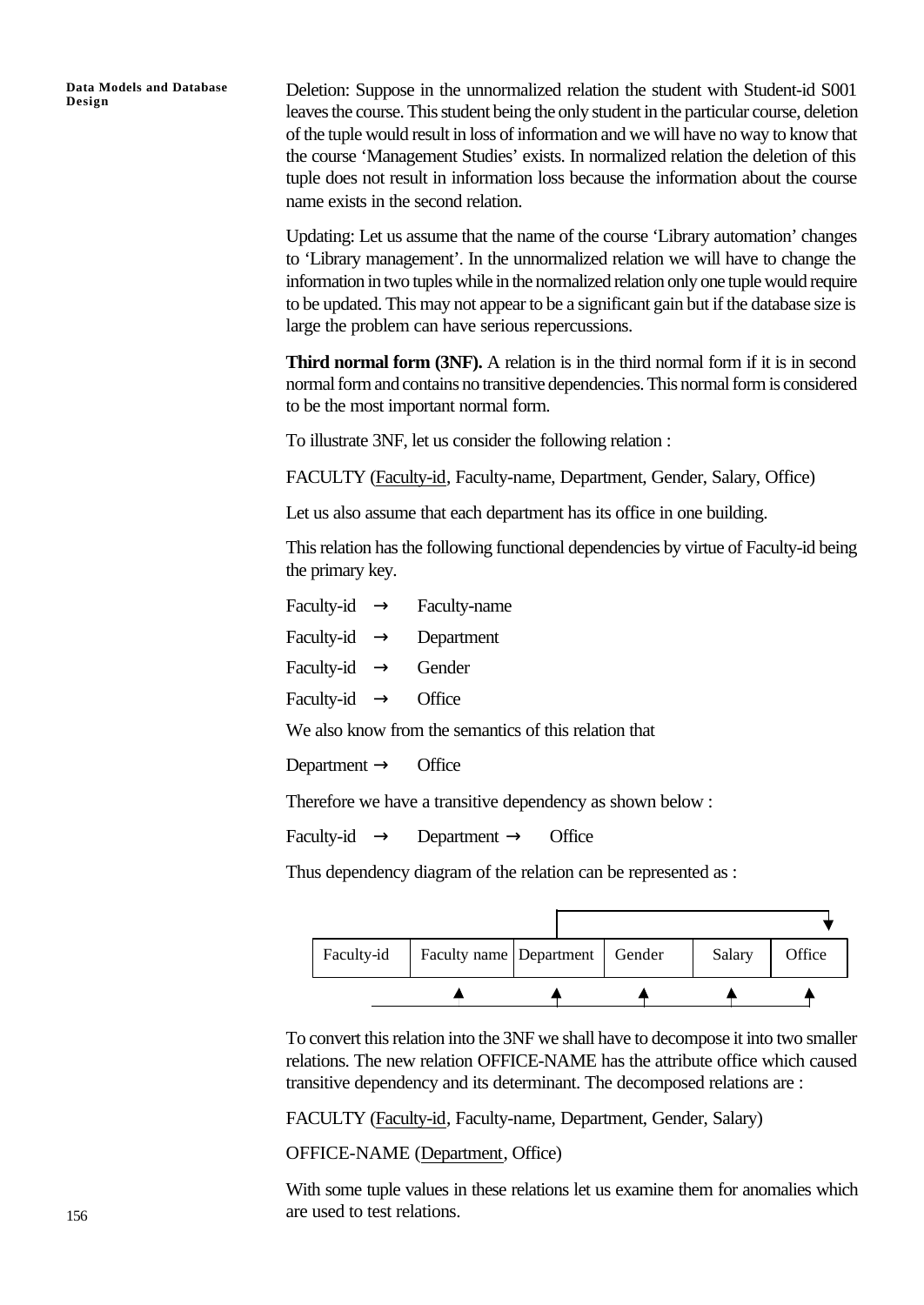#### FACULTY (unnormalized) **Data Models**

|                  | Faculty-id Faculty-name | Department              | Gender Salary Office |      |                    |
|------------------|-------------------------|-------------------------|----------------------|------|--------------------|
| <b>B03</b>       | <b>Bindra</b>           | <b>Computer Science</b> | M                    | 4000 | <b>Birla Block</b> |
| G <sub>04</sub>  | Ganguly                 | <b>Computer Science</b> | М                    | 4500 | Birla Block        |
| A <sub>01</sub>  | Arora                   | <b>Computer Science</b> | F                    | 3450 | Birla Block        |
| P <sub>0</sub> 2 | Pandey                  | Economics               | F                    | 3500 | Kanishka Block     |
| V01              | Vohra                   | <b>Mathematics</b>      | M                    | 4500 | Ashoka Block       |
| <b>B01</b>       | Bansal                  | Physics                 | М                    | 3000 | Ashoka Block       |

The normalized relations are :

#### FACULTY

| Faculty-id         | Faculty-name  | Department              | Gender | Salary |
|--------------------|---------------|-------------------------|--------|--------|
| <b>B03</b>         | <b>Bindra</b> | <b>Computer Science</b> | M      | 4000   |
| G <sub>04</sub>    | Ganguly       | <b>Computer Science</b> | M      | 4500   |
| A <sub>01</sub>    | Arora         | <b>Computer Science</b> | F      | 3450   |
| P <sub>0</sub> 2   | Pandey        | <b>Economics</b>        | F      | 3500   |
| V <sub>01</sub>    | Vohra         | <b>Mathematics</b>      | M      | 4500   |
| <b>B01</b>         | <b>Bansal</b> | Physics                 | M      | 3000   |
| <b>OFFICE-NAME</b> |               |                         |        |        |
| Department         |               | <b>T</b> fice           |        |        |

| <b>Computer Science</b> | Birla Block    |
|-------------------------|----------------|
| Economics               | Kanishka Block |
| <b>Mathematics</b>      | Ashoka Block   |
| Physics                 | Ashoka Block   |

Insertion : Let us assume that a new department whose faculty has not yet been finalized is created. We cannot enter this information in the unnormalized relation because we do not know value of the primary key (Faculty-id). To assign values to Faculty-id corresponding to new department we must know the values of other attributes (Faculty-name, Gender, Salary, Office). This problems does not exist in the normalized relation.

Deletion : Suppose a faculty member Vohra of the mathematics department leaves the faculty. If we delete tuple corresponding to this Faculty-name in the unnormalized relation, the information that the mathematics department exists is also lost. However, this does not happen in the normalized relations.

Update : If the office of the Computer Science department shifts from Birla Block to Nehru Block, 3 tuples need to be updated in the unnormalized relation while only one tuple would be modified in normalized relation.

*Boyce-Codd normal form (BCNF).* Originally normal forms stopped at the 3NF. However, research into dependencies led to higher normal forms. BCNF is an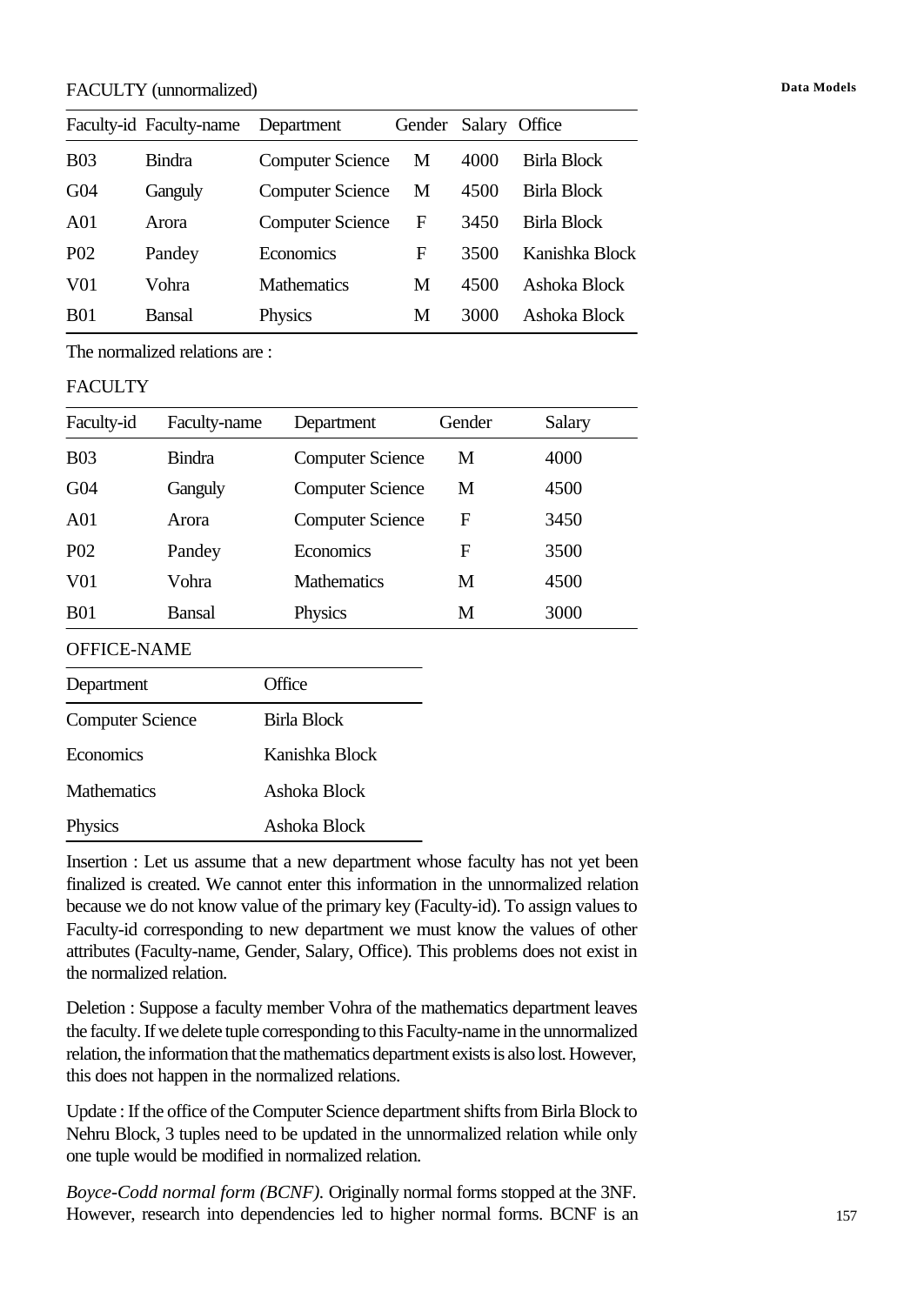extension of the third normal form. It states that if a relation is in 3NF and all determinants are candidate keys, then it is in Boyce-Codd normal form.

*The fourth normal form (4NF)* refers to multivalued dependencies. A relation is said to be in the fourth normal form if it has only one multivalued dependency.

*The fifth normal form (5NF)* is also called project join normal form (PJNF). If a relation is in 5NF we should be able to join the projections (decompositions) of the relation and reconstruct the original relation without any information loss.

*The domain key normal form (DK/NF)* is considered the highest normal form. A relation is in DK/NF if every constrain can be inferred by simply knowing the set of attribute names and their underlying domain along with their set of keys. Thus in DK/NF only two types of constraints are allowed – domain constraints and key constraints. If these constraints are fully enforced other constraints (dependencies) are removed and no anomalies can occur in the relation.

The process of normalization from lower to higher normal forms has been illustrated in Fig. 3.8.



**Fig. 3.8: Normalization process**

#### **Self Check Exercise**

3) What are the advantages and disadvantages of normalization of relations?

................................................................................................................... ................................................................................................................... ................................................................................................................... ................................................................................................................... ...................................................................................................................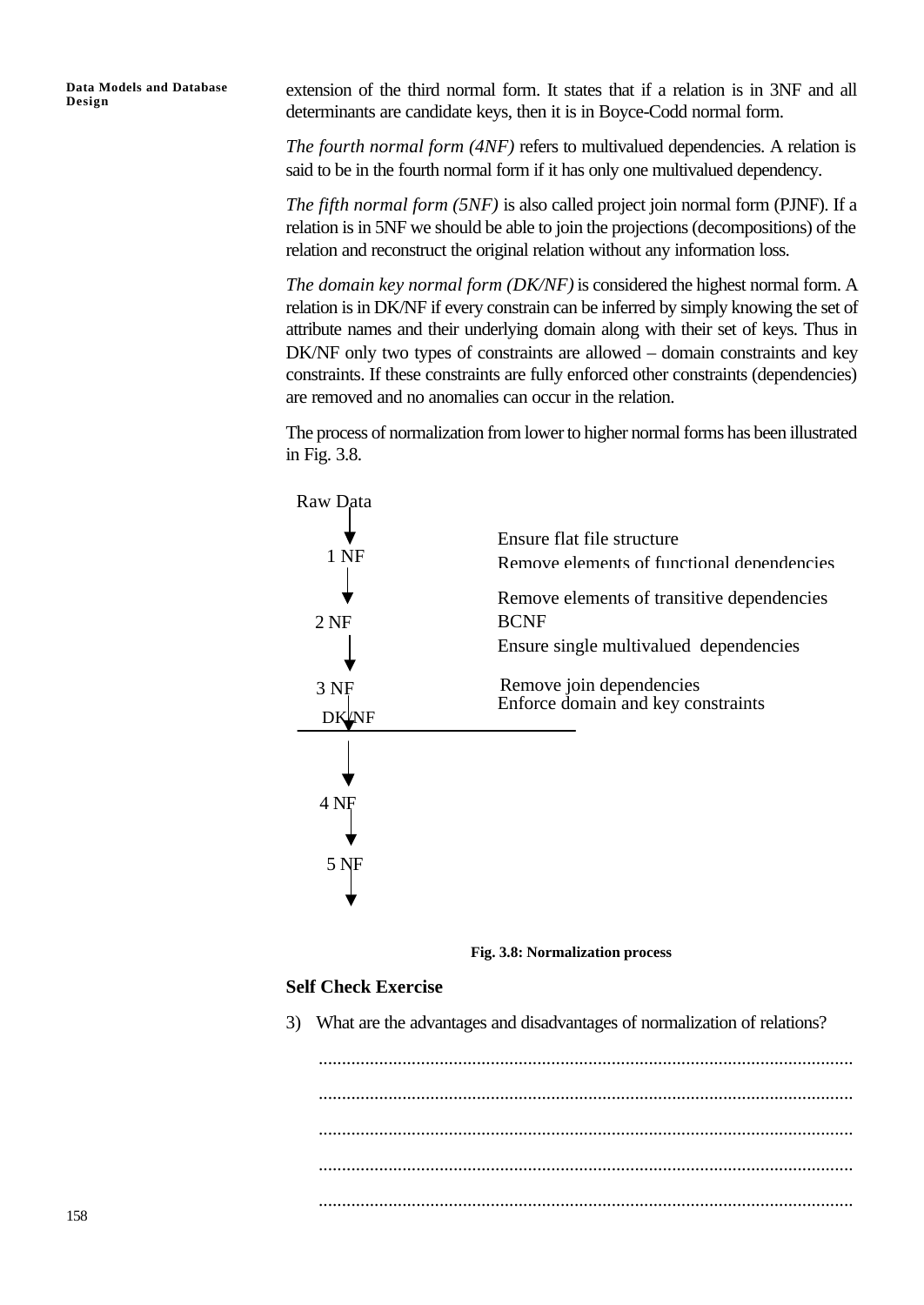# **Data Models 9.6 DESIGNING DATABASES**

Designing a database is a highly complex operation. Though it is relatively easy to identify a poorly designed database, there does not exist a unified approach which leads to the best design.

The database design should be flexible enough to meet the requirements of the maximum number of users to the fullest. Besides, the design should also anticipate, to a certain extent, future requirements and make provisions for them. This calls for some intuitiveness on the part of database designer.

The process of designing a database is an interactive one which means that the initial database structure changes with usage. However, with time the design tends to get stabilized. Usually a person designated as database administrator (DBA) controls the design and administration of a database.

A broad step-by-step procedure for designing a database has been summarized below:

- 1) First of all data to be represented in the database is determined. For this, the information needs of the users are studied in detail. Based on the information requirements analysis, entities of interest are identified and their attributes examined.
- 2) An E-R model of the database representing a conceptual schema is drawn. This is the most important stage in the database design process. The E-R diagram which depicts entitites and their relationships should be as comprehensive as possible.
- 3) The E-R model is mapped into a selected database structure (hierarchical, network, relational or any other model). In case a relational model is chosen, tables corresponding to entities and their relations are finalized. The process of normalization is invoked to check the tables and reshape them if necessary.
- 4) An empty database is created using DBMS commands (create TABLE, INDEX, etc.). A data dictionary which defines data item names and their internal storage format is also created by DBMS. The database design process up to step 3 is system-independent. The process becomes system-dependent after that.
- 5) The database is populated. This involves inserting data into the empty database. If data to be inserted is available in machine-readable form, the data loading utility of DBMS can be utilised.
- 6) The performance of the database is closely monitored to ascertain whether any tuning is required. Flexibility and speed of access are critically evaluated. The database is also examined for data maintenance problems.
- 7) The feedback of the users on the database functionality is analysed and changes in the structure made to optimise the usage.

## **9.7 SUMMARY**

The E-R model plays an important role in conceptual database design. The evolutionary path of data from hierarchical model to relational and then to object-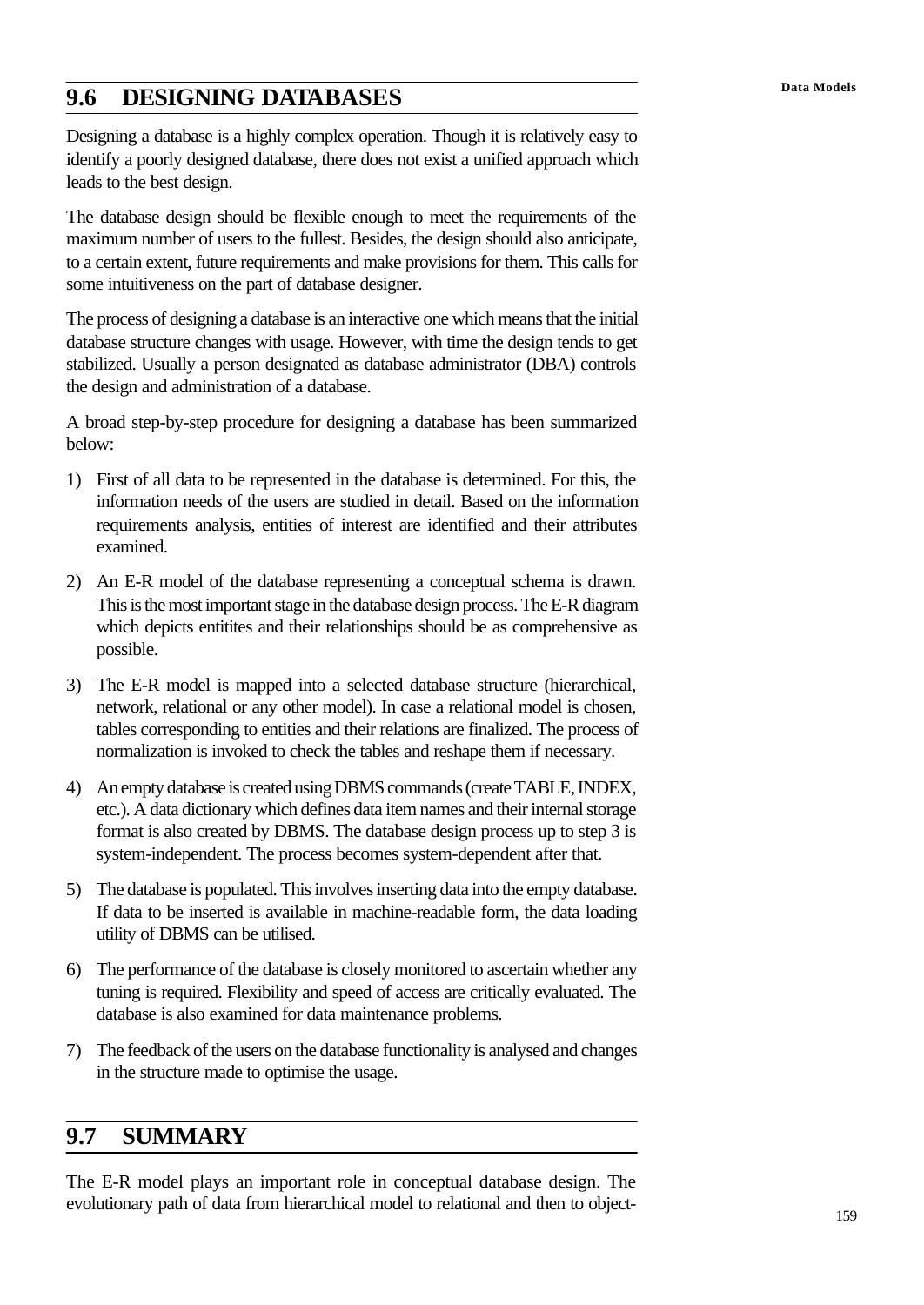oriented has brought about tremendous changes in database design techniques. Relational database management systems are by far the most popular. Normalisation of relations is an important aspect of database design aimed to remove anomalies in a database. It improves integrity and consistency of data, though it slows retrieval speed.

Designing databases is a highly complex process. There are a number of basic steps which a database designer follows while designing databases. Usually a database stabilizes in design over a period of time with feedback from users.

## **9.8 ANSWERS TO SELF CHECK EXERCISES**

- 1) The E-R diagram is a tool that models the relationships among the entities in a database. It maps the conceptual schema and serves as a blueprint for designing databases.
- 2) Relational database management systems (RDBMS) have become the de facto international standard in database management. Despite great advances in the object-oriented systems and other systems, relational systems retain their wide acceptance.

RDBMS have advantages over other data models in the fact that the relational model is based on the well-developed mathematical theory of relations from which it derives its name. Application of mathematics imparts great strength to the relational model. The data in relational systems is represented in the form of tables which users find easier to handle. Examples of RDBMS are : ORACLE, SYBASE and INGRESS.

3) The advantages of normalisation of relations are that it enforces data integrity and removes anomalies in a database. It also minimizes data redundancy and in general promotes accuracy and consistency of data in the database.

Since the process of normalization involves decomposing a table into two or more tables, which are joined while retrieving data, the retrieval speed gets adversely affected.

### **9.9 KEYWORDS**

| <b>Dependency</b>    | $\ddot{\phantom{a}}$ | A dependency refers to the relationship amongst attributes<br>elonging to the relation or different relations.                        |
|----------------------|----------------------|---------------------------------------------------------------------------------------------------------------------------------------|
| <b>E-R</b> Diagram   | :                    | Entity-Relationship Diagram. A diagram that shows<br>associations (relationships) between entities.                                   |
| <b>Foreign Key</b>   |                      | A column in one table that is the primary key in a second<br>table. It does not need to be a key in the first table.                  |
| <b>Normalization</b> | $\ddot{\cdot}$       | The process of creating a well-behaved set of tables to<br>efficiently store data, minimize redundancy, and ensure data<br>integrity. |